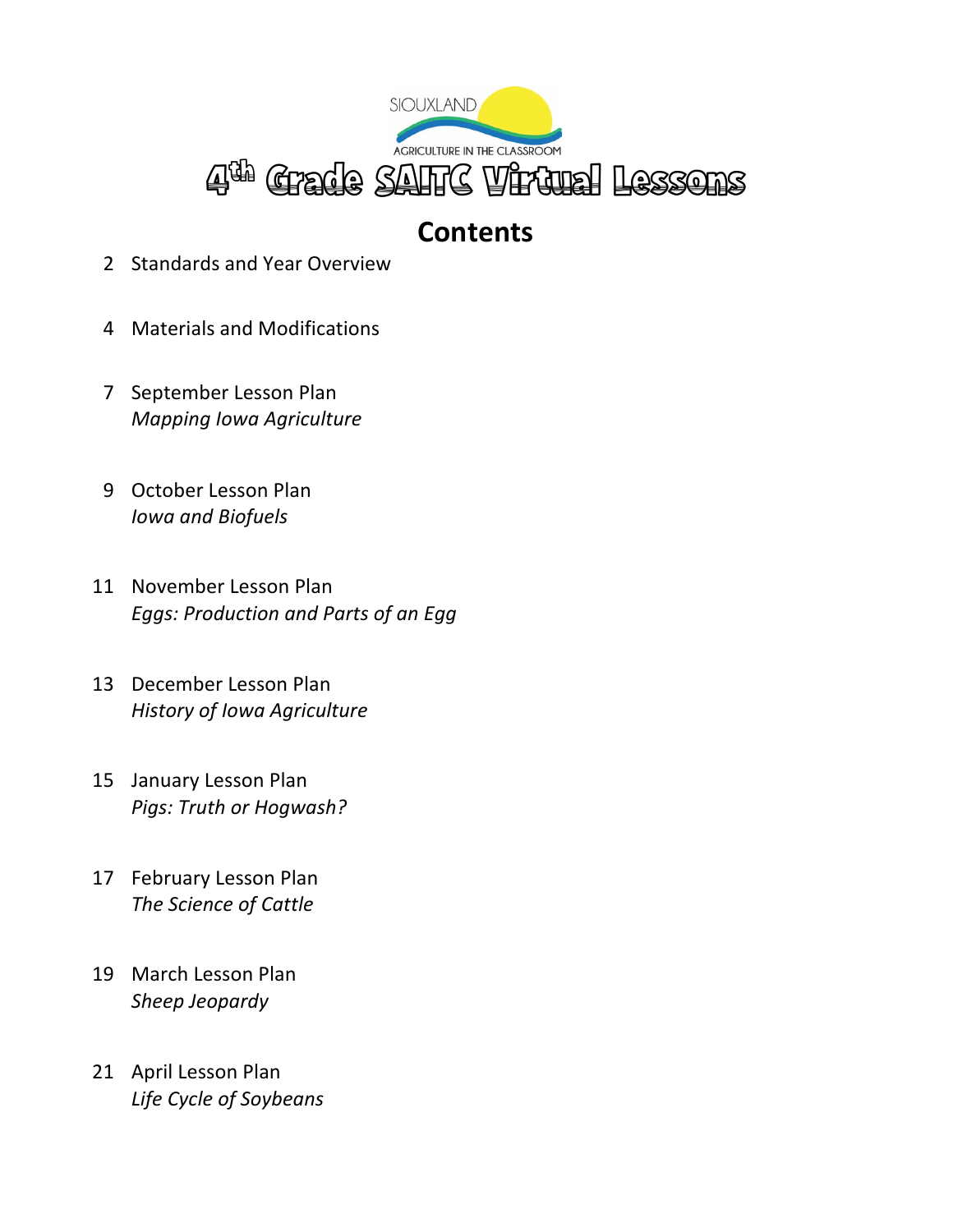## 4<sup>th</sup> Grade Standards and Year Overview



| <b>Suggested Month</b> | <b>Standard</b>                                                                                                                                                                                                                                                                        | <b>Lesson Activity</b>                                                                                                                                                                                                                                     |
|------------------------|----------------------------------------------------------------------------------------------------------------------------------------------------------------------------------------------------------------------------------------------------------------------------------------|------------------------------------------------------------------------------------------------------------------------------------------------------------------------------------------------------------------------------------------------------------|
| September              | SS.3-5.G.1 Essential Concept and/or Skill:<br>Understand the use of geographic tools to locate<br>and analyze information about people, places,<br>and environments.                                                                                                                   | Mapping Iowa Agriculture<br>You can conduct the map<br>activity, but we'll also<br>modify it in our video.                                                                                                                                                 |
| October                | 4-ESS3-1 Obtain and combine information to<br>describe that energy and fuels are derived from<br>natural resources and their uses affect the<br>environment.<br>This lesson will also support writing standards<br>related to text types and purposes (persuasion<br>and explanation). | Using a graphic organizer,<br>students will give an<br>opinion on the use of<br>biofuels, supported by<br>three reasons.<br>This can be extended to<br>write an explanation or<br>persuasion piece.                                                        |
| November               | 4-LS1-1. Construct an argument that plants and<br>animals have internal and external structures that<br>function to support survival, growth, behavior,<br>and reproduction.                                                                                                           | Parts of an egg diagram<br>It's optional to use fresh<br>eggs and look at the parts<br>on your own, too!                                                                                                                                                   |
| December               | S.S.4.26 Explain how lowa's agriculture has<br>changed over time.                                                                                                                                                                                                                      | Students get background<br>on events and technology<br>before writing about them.                                                                                                                                                                          |
| January                | SS.4.25. Analyze the impact of technological<br>changes in Iowa, across time and place.<br>SS.4.26. Explain how lowa's agriculture has<br>changed over time.                                                                                                                           | After background on<br>$\bullet$<br>raising hogs, we'll focus on<br>today's practices.<br>Students play "Truth or<br>Hogwash?"<br>It's optional to extend with<br>the STEM Challenge to<br>build pig barns, but they<br>did this in 2 <sup>nd</sup> grade. |
| February               | 4-LS1-1. Construct an argument that plants and<br>animals have internal and external structures that<br>function to support survival, growth, behavior,                                                                                                                                | Use Venn Diagram to<br>compare and contrast<br>cattle (ruminants) to                                                                                                                                                                                       |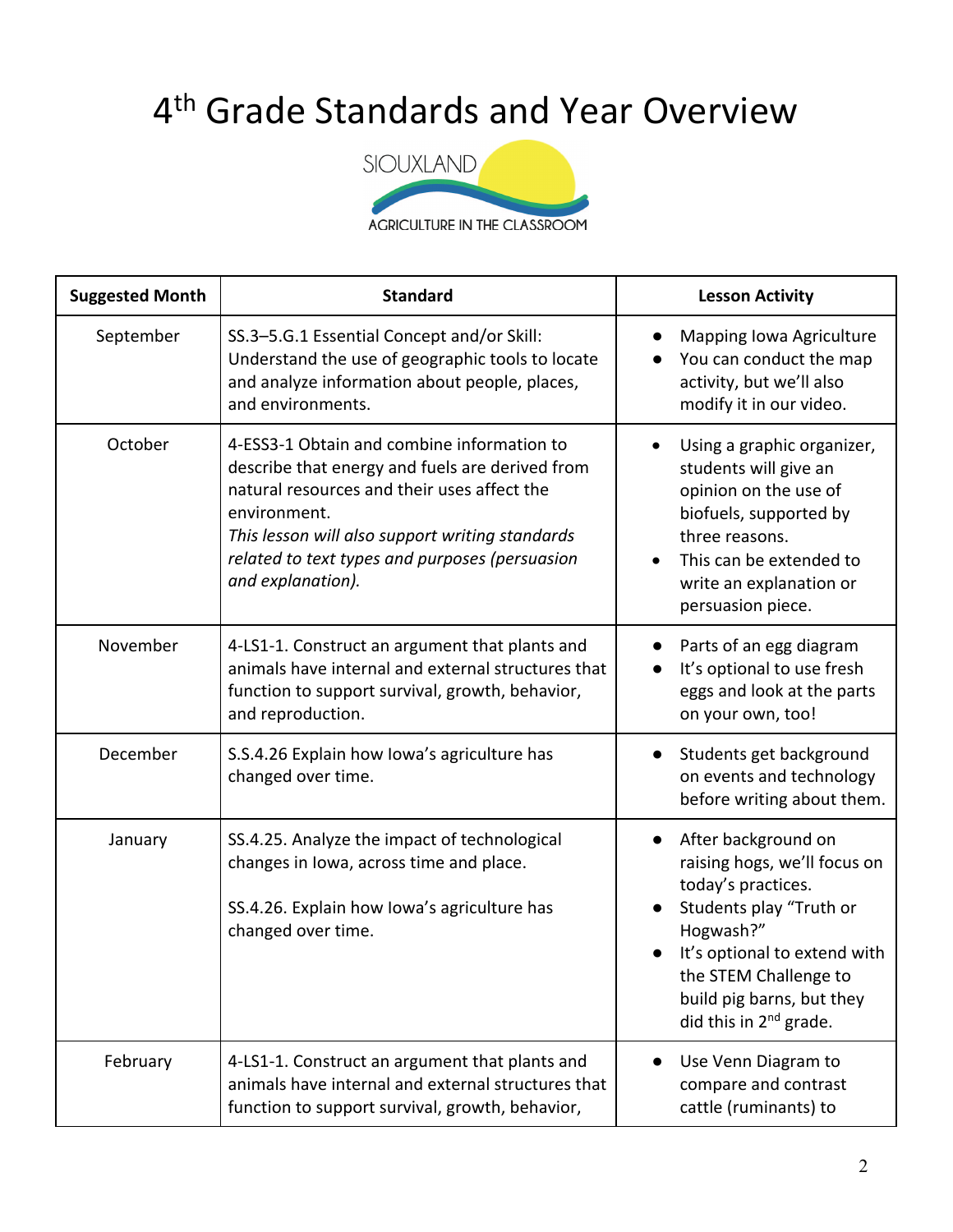|       | and reproduction.                                                                                                                                                                                                                                                                                                      | humans (monogastrics).<br>We'll look at reasons cattle<br>$\bullet$<br>diets are so different from<br>our own!                                                                      |
|-------|------------------------------------------------------------------------------------------------------------------------------------------------------------------------------------------------------------------------------------------------------------------------------------------------------------------------|-------------------------------------------------------------------------------------------------------------------------------------------------------------------------------------|
| March | 4-LS1-1. Construct an argument that plants and<br>animals have internal and external structures that<br>function to support survival, growth, behavior,<br>and reproduction.                                                                                                                                           | Play Sheep Jeopardy<br>(online or use our template<br>for your own version)                                                                                                         |
| April | 4-PS3-2. Make observations to provide evidence<br>that energy can be transferred from place to<br>place by sound, light, heat, and electric currents.<br>4-ESS3-1. Obtain and combine information to<br>describe that energy and fuels are derived from<br>natural resources and their uses affect the<br>environment. | Look at the life cycle of<br>soybeans, labeling the<br>phases, and identifying<br>what the plants need to<br>grow.<br>You can extend this by<br>germinating or growing<br>soybeans. |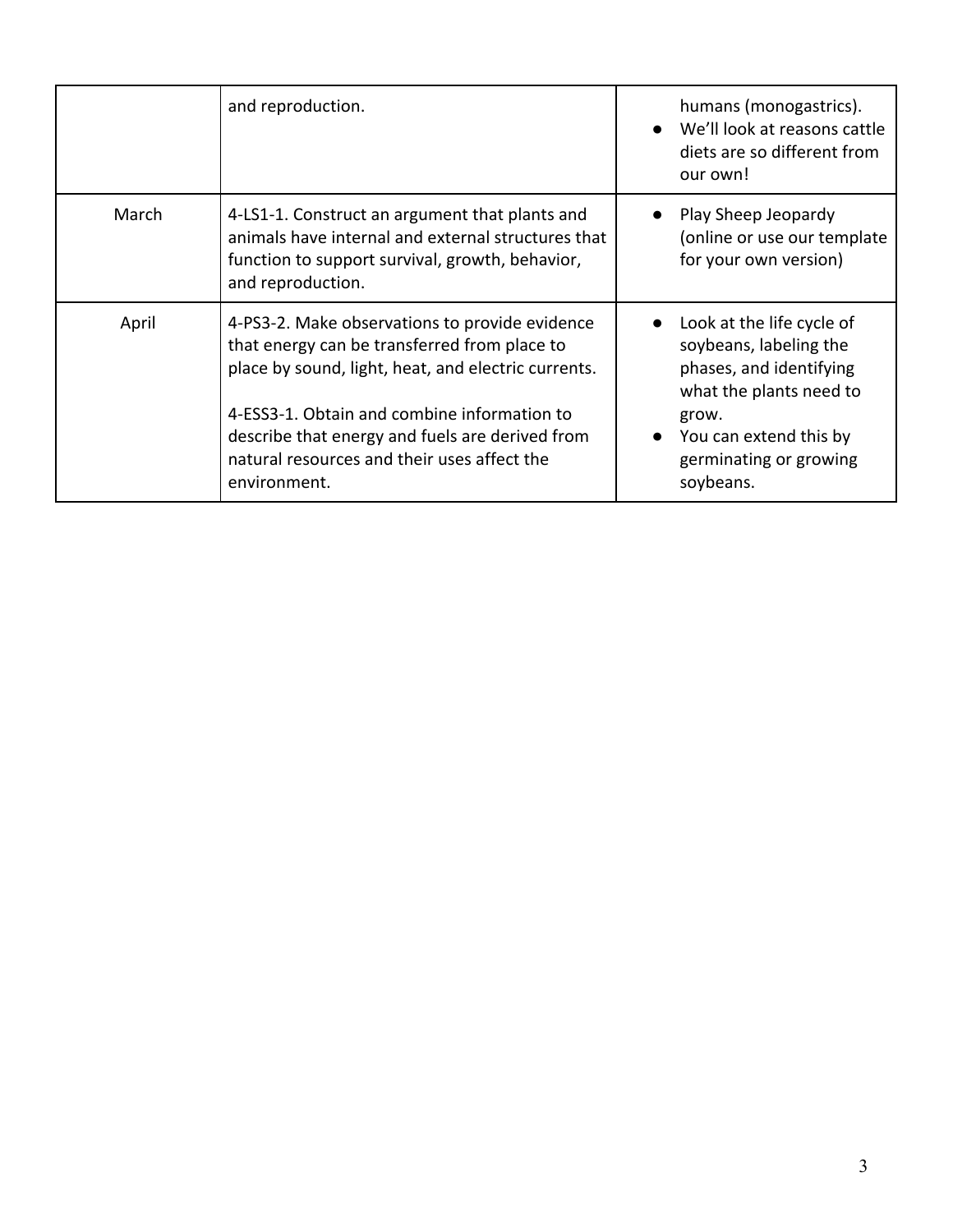# Materials and Modifications

| <b>September: Mapping Iowa Agriculture</b>                                                                                                                                                     |                                                                                                                                                                           |  |
|------------------------------------------------------------------------------------------------------------------------------------------------------------------------------------------------|---------------------------------------------------------------------------------------------------------------------------------------------------------------------------|--|
| <b>Traditional</b>                                                                                                                                                                             | <b>Modification Ideas</b>                                                                                                                                                 |  |
| We pair students, and each group needs a map.<br>Commodities are divided amongst groups. It works<br>well to have a "teacher map," too.<br>Iowa Map (the DOT has these, and often<br>$\bullet$ | We will show the map activity, and explain each<br>commodity across lowa in our video, just like we have<br>in your classes in the past.                                  |  |
| they don't charge for them!)<br>Commodity clue cards<br>$\bullet$<br>Commodity image cards<br>$\bullet$<br>Worksheet (1/student)<br>$\bullet$                                                  | If you want to do the map activity, there will be a cue<br>to pause the video. You can resume the video for our<br>explanation after your class locates items on the map. |  |

#### **October: Iowa and Biofuels**

Previously, we conducted the disappearing packing peanut experiment to demonstrate the biodegradable property of corn. Since your class saw this as second-graders, we'll instead focus on ethanol and biodiesel. We'll introduce a graphic organizer that can be used to write an explanation or persuasion piece about the use of biofuels.

#### **November: Egg Production and Parts**

We haven't previously shared an egg lesson with your class, but we're excited to do so as the top eggproducing state in the US! Iowa produces roughly 16 billion eggs each year. In the video, we'll share the parts of an egg, using two eggs: one with its shell removed and another fresh egg. You are welcome to do the same, but it isn't necessary. **To remove an egg's shell, soak the egg in vinegar for 5-7 days. It works best if the egg is submerged by at least an inch of vinegar.**

#### **December: History of Iowa Agriculture**

This lesson is the same as last year's. We'll discuss the change of agriculture over time, showing pictures, and categorizing farmers into four categories. Students are then asked to write a "post" as each of those farmers. You're welcome to be creative with this, though, and we hope our video gives your class a good basis of knowledge.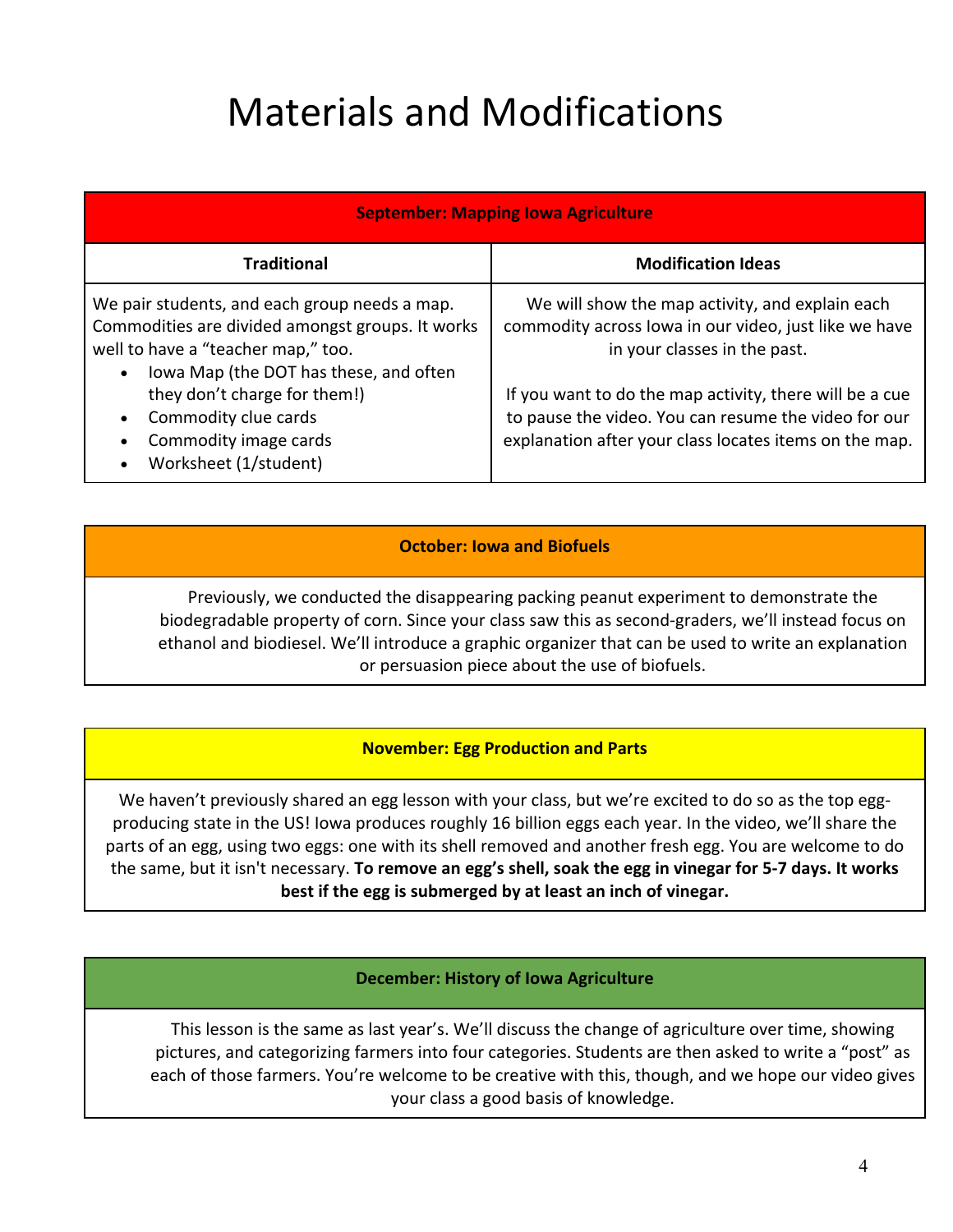| <b>January: Pigs</b>                                                                                                                                                                                                                                                                  |                                                                                                                                                                                                                                                                                                                                                                                                                                          |  |
|---------------------------------------------------------------------------------------------------------------------------------------------------------------------------------------------------------------------------------------------------------------------------------------|------------------------------------------------------------------------------------------------------------------------------------------------------------------------------------------------------------------------------------------------------------------------------------------------------------------------------------------------------------------------------------------------------------------------------------------|--|
| <b>Traditional</b>                                                                                                                                                                                                                                                                    | <b>Modification Ideas</b>                                                                                                                                                                                                                                                                                                                                                                                                                |  |
| Raw Spaghetti Noodles (10/student)<br>$\bullet$<br>Mini Marshmallows (5/student)<br>$\bullet$<br><b>STEM Challenge Worksheet</b><br>$\bullet$<br>$(1/\text{student})$<br>Small pig (we used erasers from the<br>$\bullet$<br><b>Iowa Pork Producers</b><br>https://www.iowapork.org/) | Your students completed the same STEM Challenge to build<br>a barn in 2nd grade. It's an option to keep this if it's helpful<br>to your curriculum, but we have an alternate lesson<br>available, too: Pigs - Truth or Hogwash? For the new lesson,<br>you need:<br>History of Raising Pigs (1/student/group)<br>$\bullet$<br>Truth or Hogwash Cards (1/class/group)<br>$\bullet$<br>Truth or Hogwash Worksheet (1/student)<br>$\bullet$ |  |

#### **February: The Science of Cattle**

Previously, we used a Venn Diagram to compare and contrast both beef and dairy cattle. The same activity was used when your students were in 2nd grade. The new lesson focuses on the ruminant system of all cattle; a Venn Diagram is still used to compare and contrast ruminants (with four compartments in their stomachs) to monogastrics, like humans.

#### **March: Sheep Jeopardy**

We've created an online version of the same Jeopardy game we played previously! The link is in the lesson materials; however, you'll also find what you need to play the game on your own if you choose not to use the online version.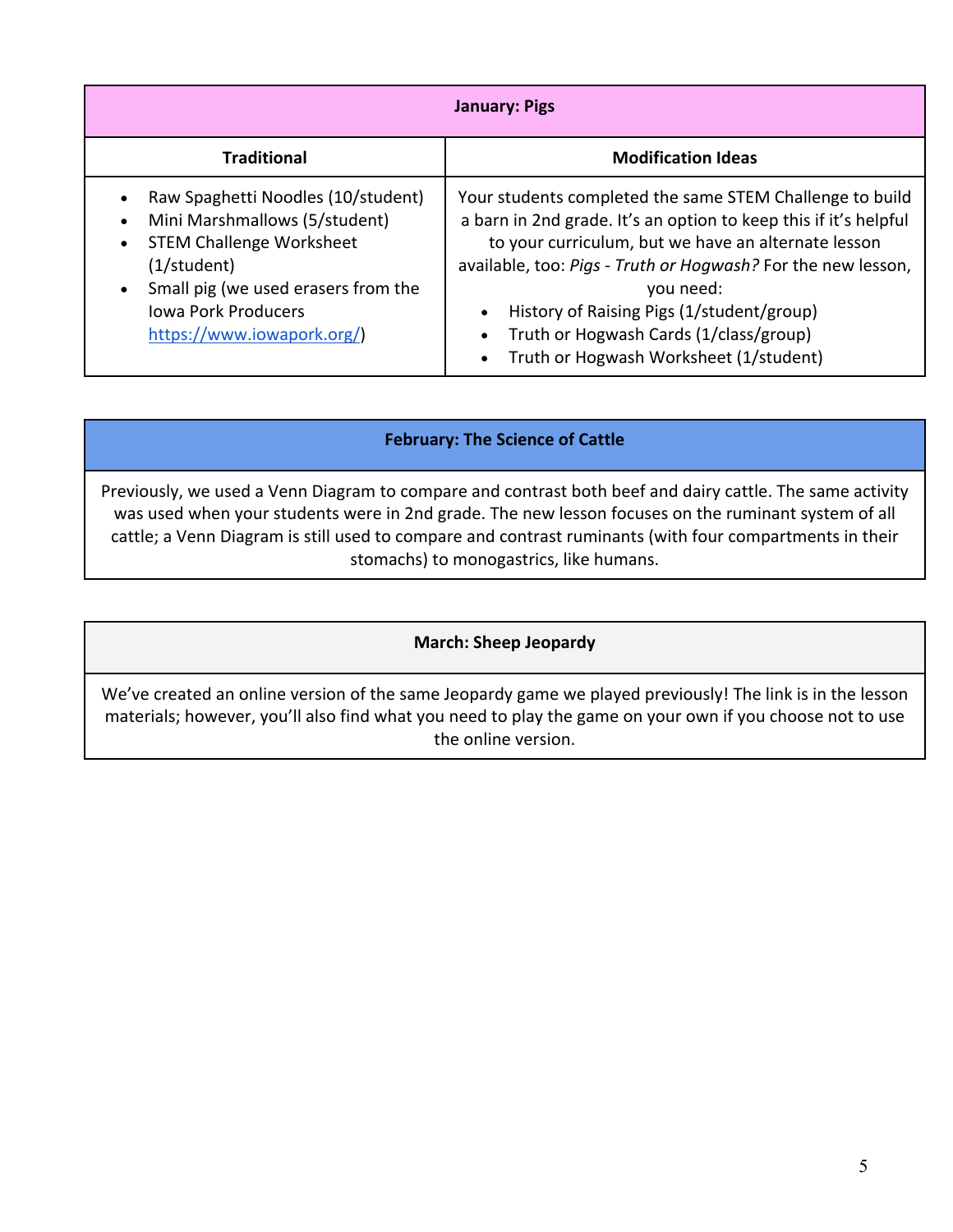| <b>April: Soybean Life Cycle</b>                                                                                                                                                                                                                                                                                                                                                                                                        |                                                                                                                                                                                                                                                                       |  |
|-----------------------------------------------------------------------------------------------------------------------------------------------------------------------------------------------------------------------------------------------------------------------------------------------------------------------------------------------------------------------------------------------------------------------------------------|-----------------------------------------------------------------------------------------------------------------------------------------------------------------------------------------------------------------------------------------------------------------------|--|
| <b>Traditional - Germinating Soybeans</b>                                                                                                                                                                                                                                                                                                                                                                                               | <b>Modification Ideas</b>                                                                                                                                                                                                                                             |  |
| Soybean life cycle worksheet (1/student)<br>Soybean seed (1 per student)<br>Jewelry bag or Ziplock (1 per student)<br>Water source<br>$\bullet$<br>We used 7 different colored orbeez<br>$\cap$<br>to represent different things a<br>plant needs to grow.<br>You can use a soaked cotton ball.<br>$\Omega$<br>Heat source<br>Pocket<br>$\Omega$<br>Yarn to create a necklace<br>$\Omega$<br>Masking tape to hang in windows<br>$\circ$ | We will explain the phases of the soybean's life cycle,<br>and you'll only need the printed worksheet to fill in.<br>The game-cards for "I Have, Who Has: Soybean Edition"<br>are also available for your class to learn more about<br>products we get from soybeans. |  |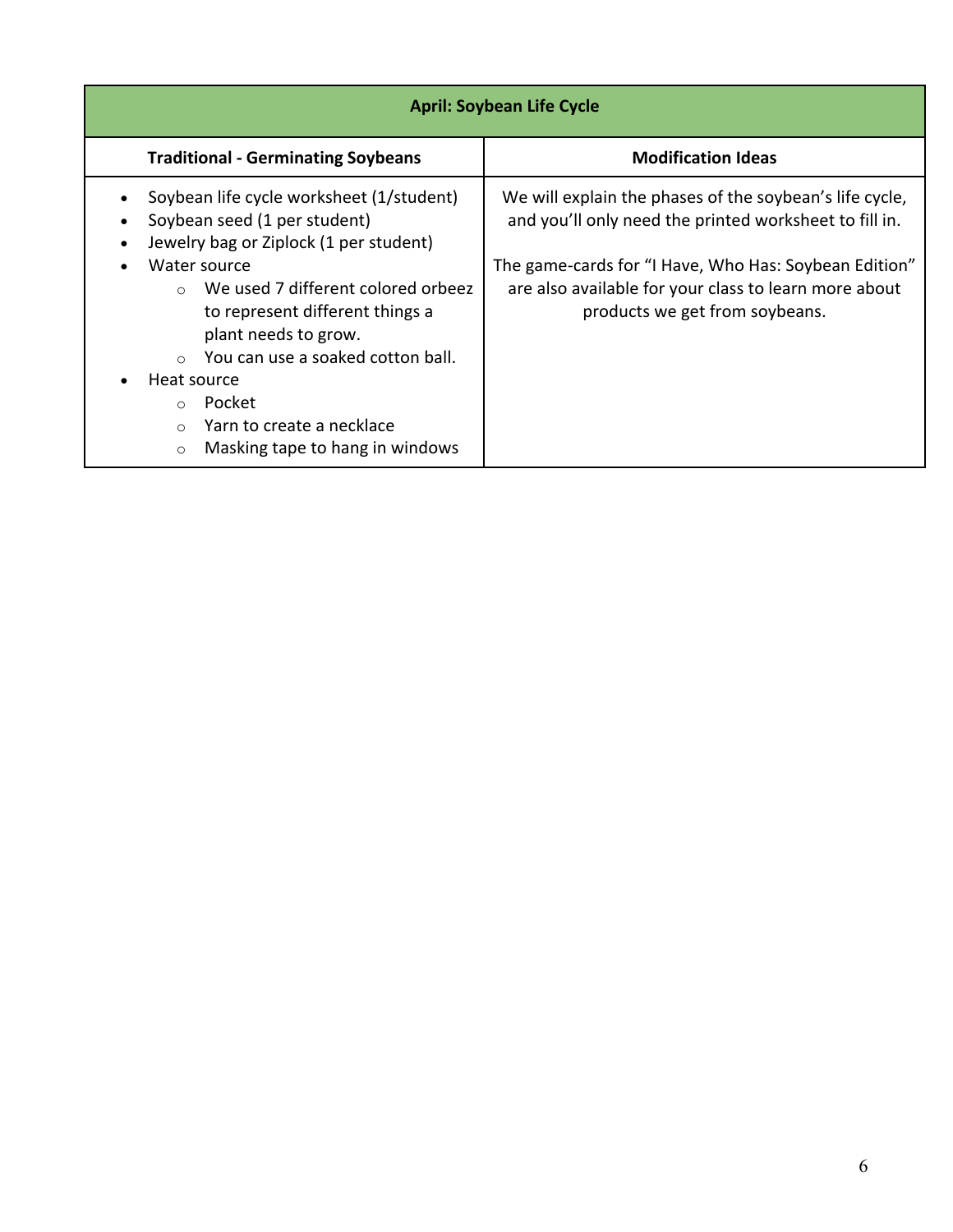

## AGRICULTURE IN THE CLASSROOM September: Mapping IA Agriculture

4th Grade

Please complete a short survey once you've shared this lesson with your class! https://forms.gle/i6WPiq6hz1hCuNq36

| <b>Standards</b>      | SS.3-5.G.1 Essential Concept and/or Skill: Understand the use of geographic<br>tools to locate and analyze information about people, places, and<br>environments.                                                                                                                                                                                                                                                                                                                                                                                                                                                                                                                                                                                                                                                                                                                                                                                                                                                                                                          |
|-----------------------|----------------------------------------------------------------------------------------------------------------------------------------------------------------------------------------------------------------------------------------------------------------------------------------------------------------------------------------------------------------------------------------------------------------------------------------------------------------------------------------------------------------------------------------------------------------------------------------------------------------------------------------------------------------------------------------------------------------------------------------------------------------------------------------------------------------------------------------------------------------------------------------------------------------------------------------------------------------------------------------------------------------------------------------------------------------------------|
| <b>Lesson Targets</b> | I can identify products I use everyday that come from Iowa<br>agriculture.<br>I can locate places in Iowa, using a map, key, and legend.<br>I can explain how agriculture is connected to my life.                                                                                                                                                                                                                                                                                                                                                                                                                                                                                                                                                                                                                                                                                                                                                                                                                                                                         |
| <b>Materials</b>      | We will show the map activity, and explain each commodity across lowa in<br>our video, just like we have in your classes in the past. If you want students to<br>do it, we'll cue you to pause the video, and you can resume for our<br>explanations.<br>lowa Map (1/group)<br><b>Commodity Clue Cards</b><br><b>Commodity Image Cards</b><br><b>Student Worksheet (1/student)</b>                                                                                                                                                                                                                                                                                                                                                                                                                                                                                                                                                                                                                                                                                         |
| <b>Lesson Steps</b>   | 1. We see farms all across lowa, but did you know that everything you<br>eat starts on a farm somewhere in the world? Iowa is best-known for<br>our corn, soybeans, and livestock, and throughout the year, we'll talk<br>each month about something our farmers help produce. Today, we're<br>going to talk about some things our farmers are busy producing, and I<br>guarantee at least one of them will surprise you!<br>2. Introduce map activity (PAUSE VIDEO AFTER IF YOU'RE COMPLETING)<br>a. You and your group will get a clue card (or multiple)<br>b. Once you know what's being described, you'll exchange it for a<br>picture of what's being described.<br>c. On the back of your card is a coordinate (explain how to use)<br>d. You'll locate the city, then add it to a large map<br>3. Once all items are on the map, show to the whole class and explain<br>each item (WE'LL DO THIS IN THE VIDEO)<br>4. Have students add their own items to their booklet, as well as three<br>others they have used that day, or use regularly (item and location). |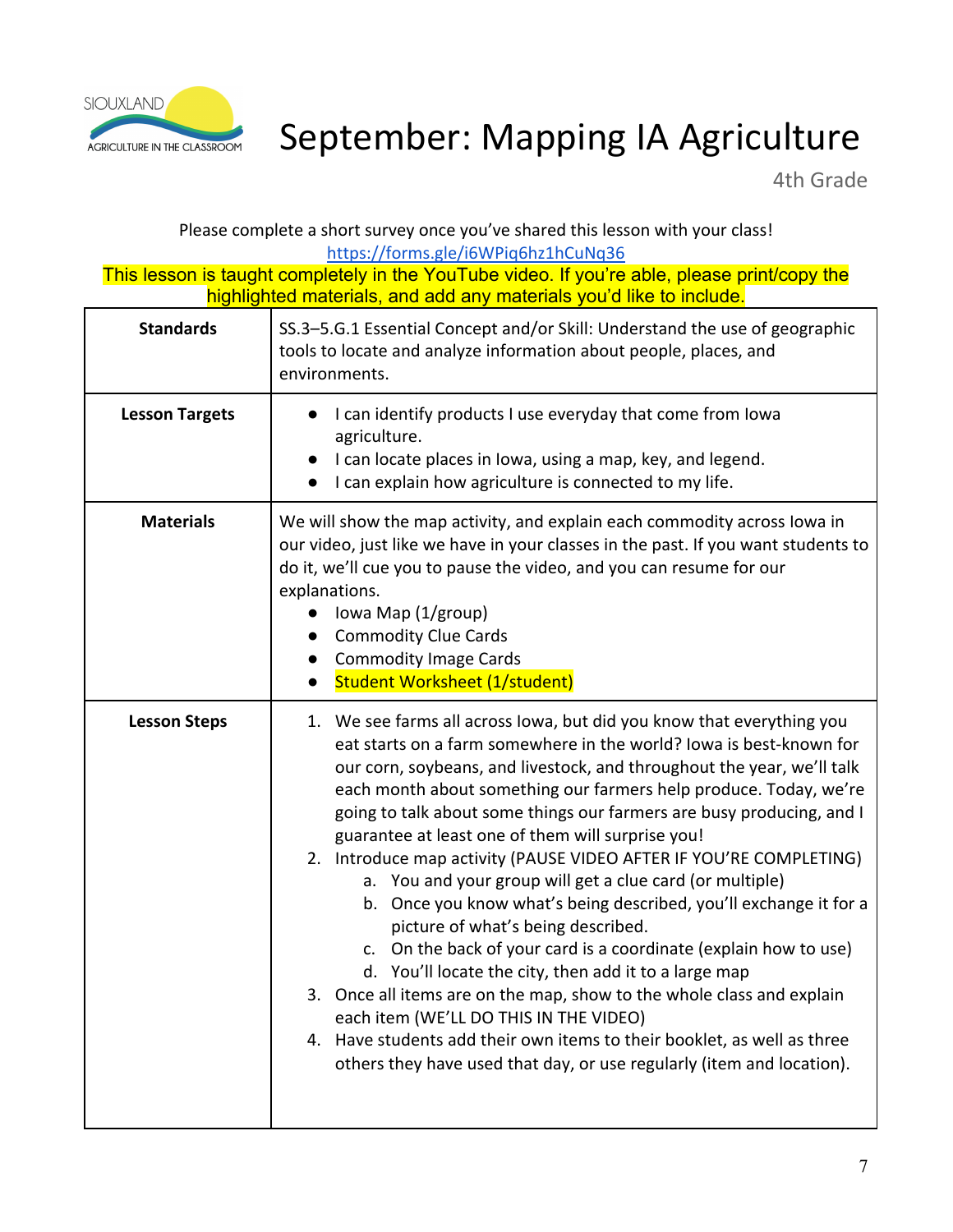| How is the standard<br>being checked?   | Students are using maps correctly, and they're able to explain something<br>they use daily and where it originated in lowa.                                                                                                                                                                                                                                     |
|-----------------------------------------|-----------------------------------------------------------------------------------------------------------------------------------------------------------------------------------------------------------------------------------------------------------------------------------------------------------------------------------------------------------------|
| <b>Closure</b>                          | Ask which item surprised them! I guarantee they didn't know them all! :)                                                                                                                                                                                                                                                                                        |
| <b>Extension for</b><br><b>Teachers</b> | Assign items that are human or capital resources (i.e. the tractors from John<br>Deere are capital resources people graduating from Iowa State or working at<br>Pioneer are human resources). Have students repeat the map activity, and<br>once you've completed the activity, have the students sort the cards into<br>human, natural, and capital resources. |
| <b>Survey</b>                           | https://forms.gle/i6WPig6hz1hCuNq36                                                                                                                                                                                                                                                                                                                             |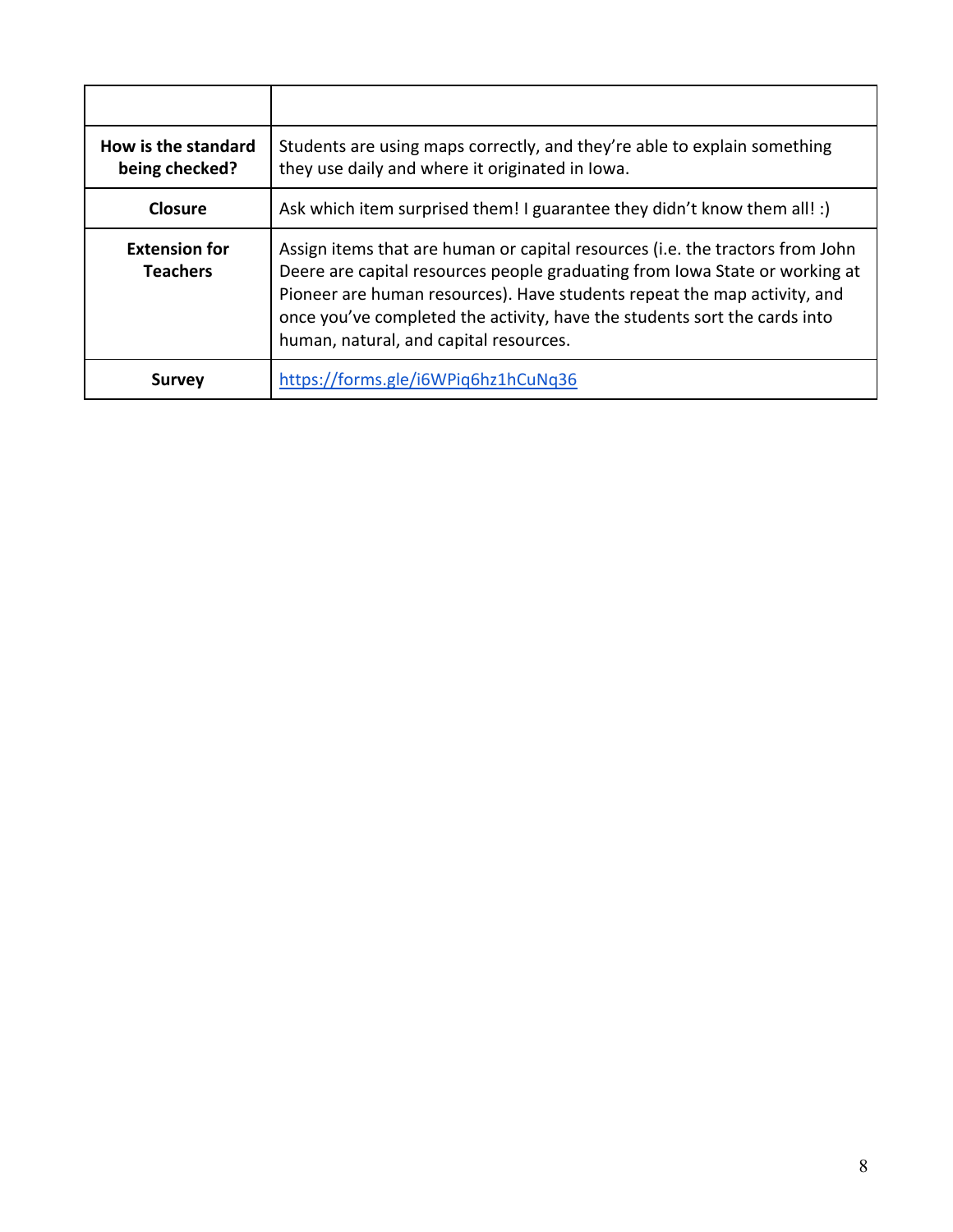

### ACRICULTURE IN THE CLASSROOM **COLLEGATE:** IOWA and Biofuels

4th Grade

Please complete a short survey once you've shared this lesson with your class! https://forms.gle/i6WPiq6hz1hCuNq36

| <b>Standards</b>     | 4-ESS3-1 (Earth and Human Activity)<br>Obtain and combine information to describe that energy and fuels are derived<br>from natural resources and their uses affect the environment.<br>This lesson will also support writing standards related to text types and purposes<br>(persuasion and explanation).                                                                                                                                                                                                                                                                                                                                                                                                                                                                                                                                                                                                                                                                                              |
|----------------------|----------------------------------------------------------------------------------------------------------------------------------------------------------------------------------------------------------------------------------------------------------------------------------------------------------------------------------------------------------------------------------------------------------------------------------------------------------------------------------------------------------------------------------------------------------------------------------------------------------------------------------------------------------------------------------------------------------------------------------------------------------------------------------------------------------------------------------------------------------------------------------------------------------------------------------------------------------------------------------------------------------|
| <b>Lesson Target</b> | Students will be able to explain that biofuels are derived from Iowa crops, and<br>they have a less-adverse impact on the environment than petroleum-based<br>fuels.                                                                                                                                                                                                                                                                                                                                                                                                                                                                                                                                                                                                                                                                                                                                                                                                                                     |
| <b>Materials</b>     | <b>Iowa and Biofuels Graphic Organizer - 1/student</b><br>$\bullet$<br>Writing paper (optional to extend) - 1/student<br>$\bullet$                                                                                                                                                                                                                                                                                                                                                                                                                                                                                                                                                                                                                                                                                                                                                                                                                                                                       |
| <b>Lesson Steps</b>  | 1. Review/introduce types of corn, focusing on field corn. Iowa produces<br>more than any other state; 99% of our corn is field corn.<br>a. Four parts: protein, oil, starch, fiber<br>b. Each part can be used for different purposes<br>c. Livestock eat 1/3 of lowa's corn<br>d. 4,000 corn-based products<br>e. #1 producer of ethanol (4.1 billion gallons annually)<br>2. Review/introduce soybeans; Iowa is #2 nationally for soybean<br>production.<br>a. Two parts: soybean oil and soybean meal<br>b. Meal is eaten by livestock<br>c. Oil is used in many products, including biodiesel<br>3. Introduce graphic organizer; explain adding notes throughout slideshow<br>4. Slideshow explaining biofuels (Google Slides)<br>https://docs.google.com/presentation/d/1GzEvuM-thcGR4Phv-<br>hBXKd4dKRBeT1hO8QYW0s6TRE8/edit?usp=sharing<br>a. Renewable vs. Nonrenewable resources<br>b. Cleaner Air<br>c. Ethanol from corn starch<br>d. DDGS (livestock feed)<br>e. Biodiesel from soybean oil |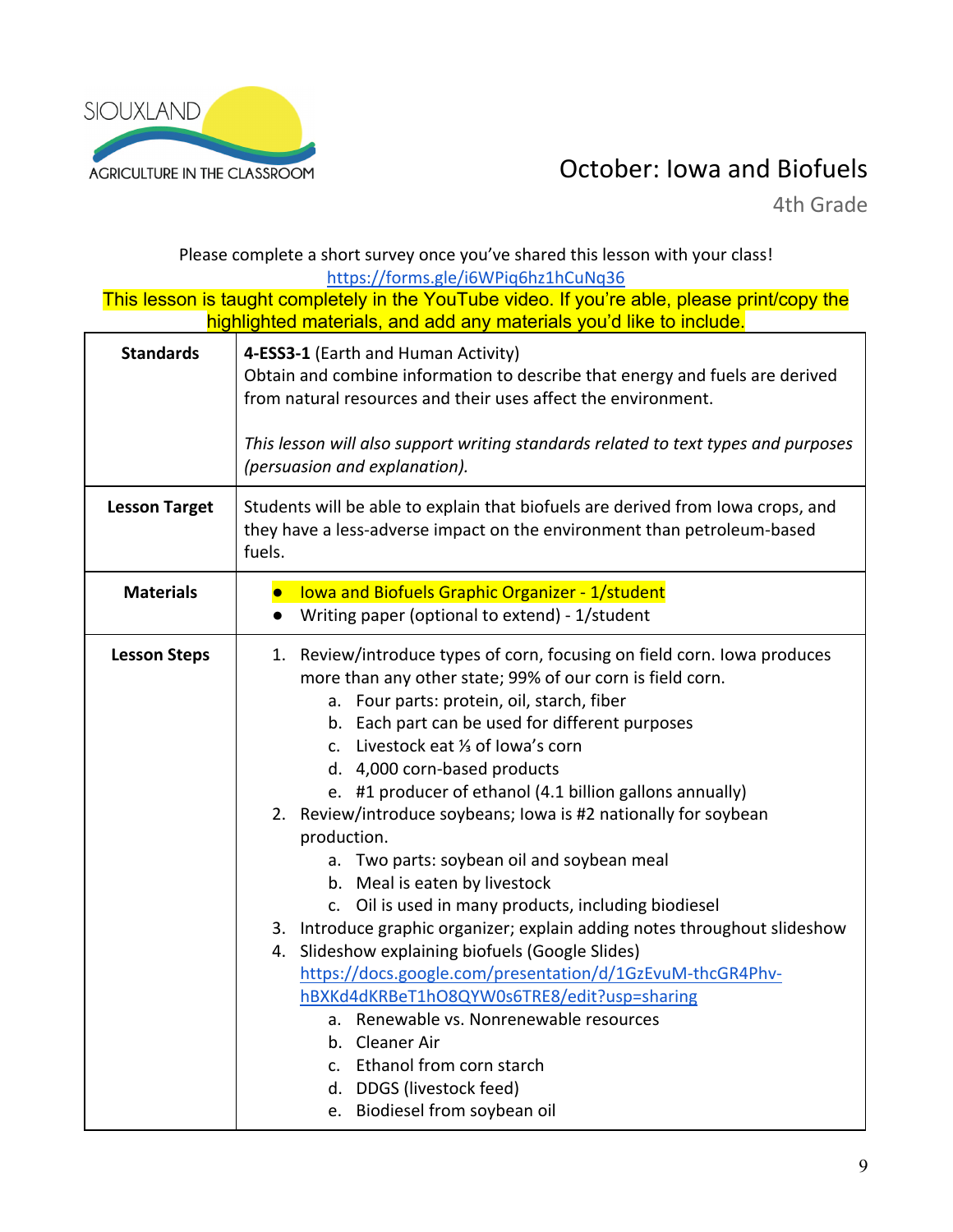|                                          | Back to graphic organizer: opinion, 3 reasons, conclusion<br>5.                                                                          |
|------------------------------------------|------------------------------------------------------------------------------------------------------------------------------------------|
| How is the<br>standard being<br>checked? | Students will have three reasons that support the use of biofuels for its<br>renewable and clean-air properties.                         |
| <b>Closure/Check</b>                     | Students' writing pieces will reflect what they've learned about biofuels and<br>their use as a means to better environmental practices. |
| <b>Survey</b>                            | https://forms.gle/i6WPiq6hz1hCuNq36                                                                                                      |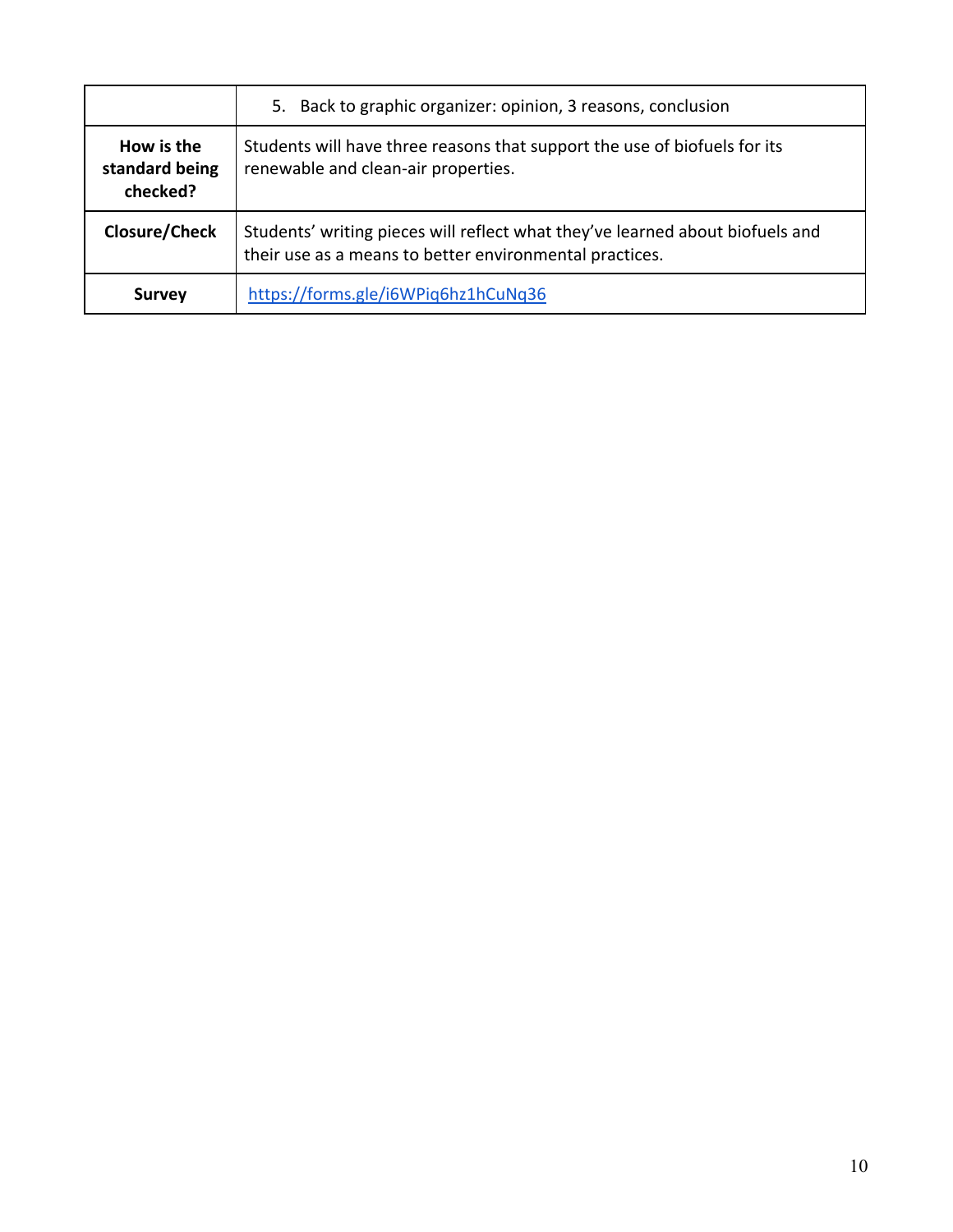

### ACRICULTURE IN THE CLASSROOM MOVember: Producing Eggs/Parts of an Egg

4th Grade

Please complete a short survey once you've shared this lesson with your class! https://forms.gle/i6WPiq6hz1hCuNq36

| <b>Standards</b>     | 4-LS1-1. Construct an argument that plants and animals have internal and<br>external structures that function to support survival, growth, behavior, and<br>reproduction.                                                                                                                                                                                                                                                                                                                                                                                                                                                                                                                                                                                                                                           |
|----------------------|---------------------------------------------------------------------------------------------------------------------------------------------------------------------------------------------------------------------------------------------------------------------------------------------------------------------------------------------------------------------------------------------------------------------------------------------------------------------------------------------------------------------------------------------------------------------------------------------------------------------------------------------------------------------------------------------------------------------------------------------------------------------------------------------------------------------|
| <b>Lesson Target</b> | Students can identify the parts of an egg and explain their functions in chick<br>production.                                                                                                                                                                                                                                                                                                                                                                                                                                                                                                                                                                                                                                                                                                                       |
| <b>Materials</b>     | You will only need either the egg worksheet or workbook; however, you can use<br>fresh eggs to examine the parts of an egg more closely.<br>Parts of an Egg Worksheet (diagram) - 1/student<br>OR<br>Parts of an Egg Book - 1/student<br>Scissors - 1/student<br>Glue - 1/student<br>$\bullet$<br>• Fresh eggs (optional)<br>• Clear container (optional) - 1/egg<br>Egg without shell (optional)<br>o Glass container<br>Fresh egg<br>$\circ$<br>Vinegar (about 3 cups)<br>$\circ$                                                                                                                                                                                                                                                                                                                                 |
| <b>Lesson Steps</b>  | 1. Iowa produces more eggs than any other state! Each year, about 16<br>billion eggs are produced in Iowa. Today we'll look at how eggs are<br>produced, and what is found inside an egg.<br>2. Read "My Family Farm: Eggs"<br>3. Look at "Facts about Chickens" PowerPoint<br>4. Using a fresh egg, crack it into a clear container to examine the parts:<br>a. Shell: The shell has more than 7,000 tiny pores to allow air in<br>b. Membrane: this keeps bacteria out, and slows evaporation from<br>the egg<br>c. Air Cell: located at the large end of the egg, this holds oxygen for<br>the chick to breathe<br>d. Albumen: also called the white, this cushions the yolk, and is a<br>source of protein and water for the embryo<br>e. Yolk: provides food for the chick; it's full of carbs, fats, protein, |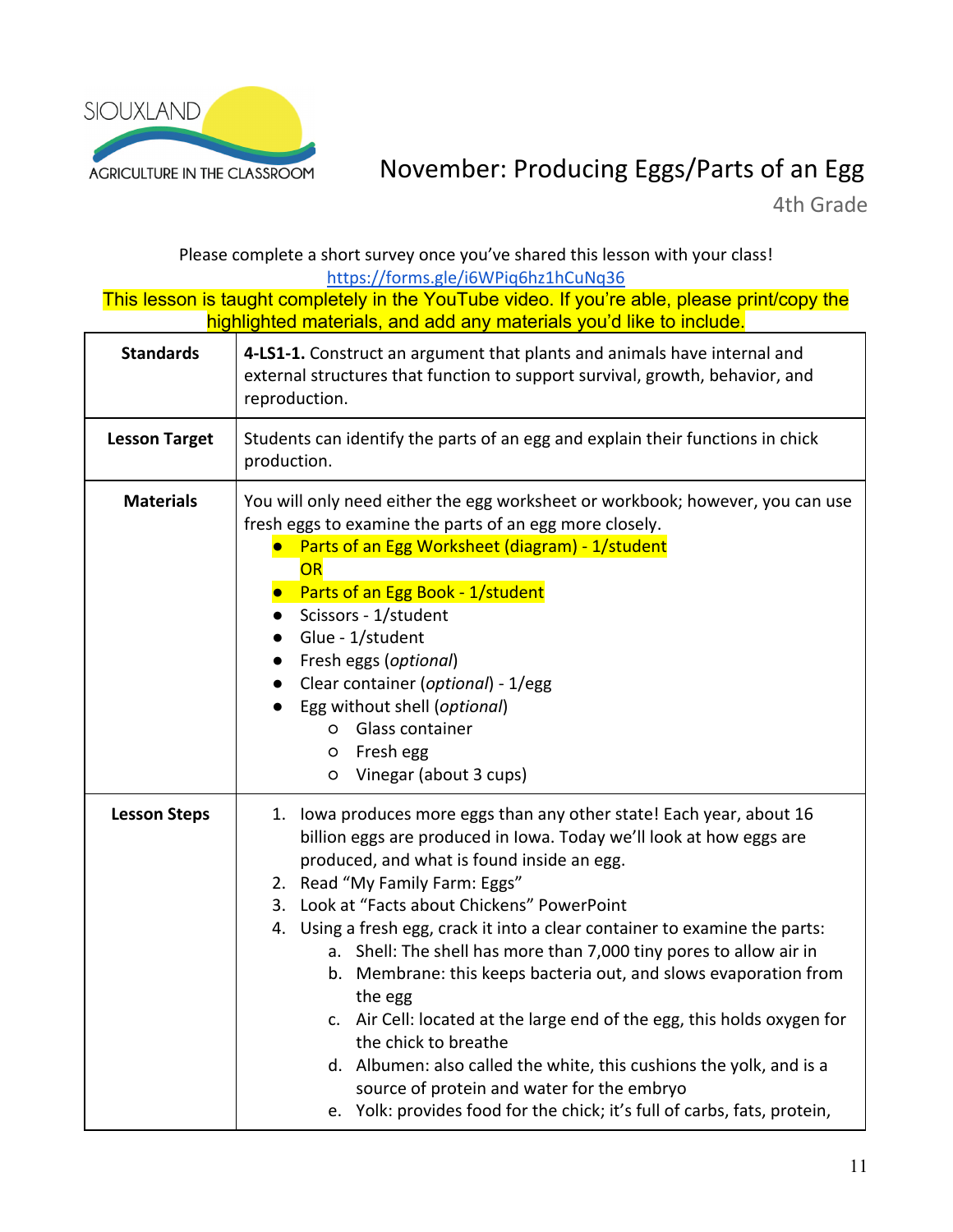|                                          | vitamins, and minerals<br>Chalazae: hold the yolk in place<br>f.<br>Germinal disc: passes genetic material from hen to chick<br>g.<br>5. Have students complete diagram<br>Explain parts to class or partner for standard check<br>6.                                                                                                                  |
|------------------------------------------|--------------------------------------------------------------------------------------------------------------------------------------------------------------------------------------------------------------------------------------------------------------------------------------------------------------------------------------------------------|
| How is the<br>standard being<br>checked? | Students correctly label the diagram, and they can explain how the parts of the<br>egg support the growth of chicks.                                                                                                                                                                                                                                   |
| Closure/Check                            | Students share the function of the egg parts with another student or the class.                                                                                                                                                                                                                                                                        |
| <b>Extensions for</b><br><b>Teachers</b> | We did a distance learning video on this in the spring; in the first of the two-part<br>videos, we did an experiment to remove the shell of our egg. You can find the<br>experiment and data-tracking sheet for that on our website:<br>www.aitcsiouxland.com/digital-lessons.<br>To take this even further, you could hatch chicks in your classroom! |
| <b>Survey</b>                            | https://forms.gle/i6WPiq6hz1hCuNq36                                                                                                                                                                                                                                                                                                                    |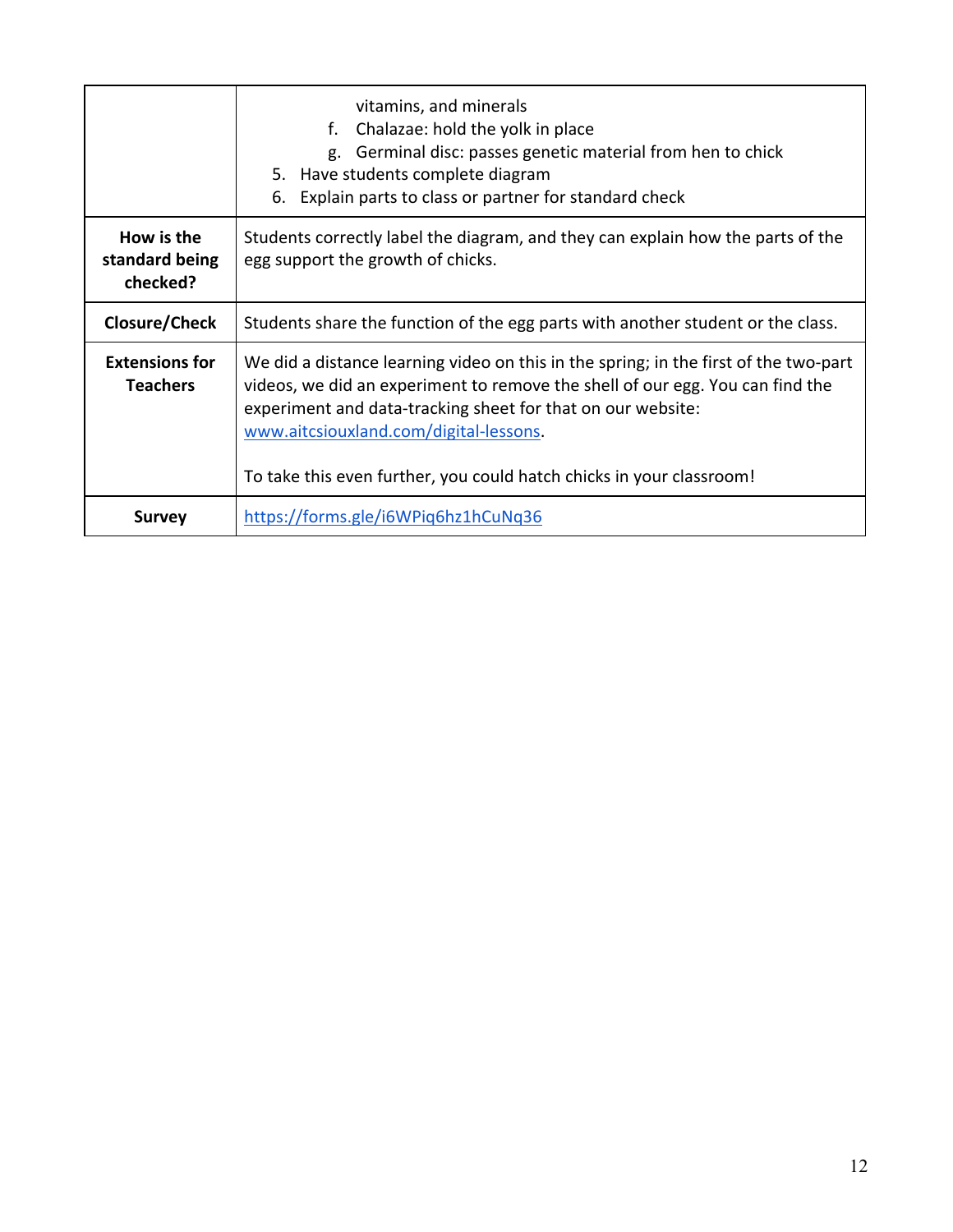

### AGRICULTURE IN THE CLASSROOM December: The History of Iowa Agriculture

4th Grade

Please complete a short survey once you've shared this lesson with your class!

https://forms.gle/i6WPiq6hz1hCuNq36 This lesson is taught completely in the YouTube video. If you're able, please print/copy the highlighted materials, and add any materials you'd like to include. **Standards** S.S.4.26 Explain how Iowa's agriculture has changed over time. **Lesson Target** | Students can identify technologies and tools that make farming different today than in the past. **Materials ●** "Twitter" Worksheet (1 per student) **Lesson Steps** | 1. Ask students to describe what comes to mind when they hear "agriculture." *Think about the tools used, what's grown or cared for, and words that describe the work farmers do*. a. Create a web, with the word "agriculture" in the center, and student words around it. 2. Explain that while we think of agriculture like that today, not everything on our web was always available to farmers in the past. a. Ask: How has farming changed? *Technology, equipment, etc.* 3. Show the PowerPoint to the class, explaining development of farming a. Keep track of groups of farmers throughout history: Native Americans, Pioneers, those learning to use tractors, modern farmers 4. Pass out the worksheet, and explain that they'll need to write a tweet from each farmer's perspective at the four points in history. a. Tweets must be school-appropriate. b. Tweets need to be respectful of the person/event, as well as respectful to share with classmates. c. Tweets should show something they learned about the history of agriculture. (Make sure we can tell which time-period you're from from the information in your tweet. Example (pioneer): *My horse broke its leg, so I can't continue plowing until it's better*.) 5. Share tweets as a class, having students guess which time-period the tweets are from, and reiterate that fewer farmers feed more people today because of technology and advancement in agriculture. 6. Going back to the web, ask students to remove anything that would only be applicable to today's farmers (like tractors). Point out that even though we have more technology now, farmers have always had the

same job of caring for the land and livestock to provide food!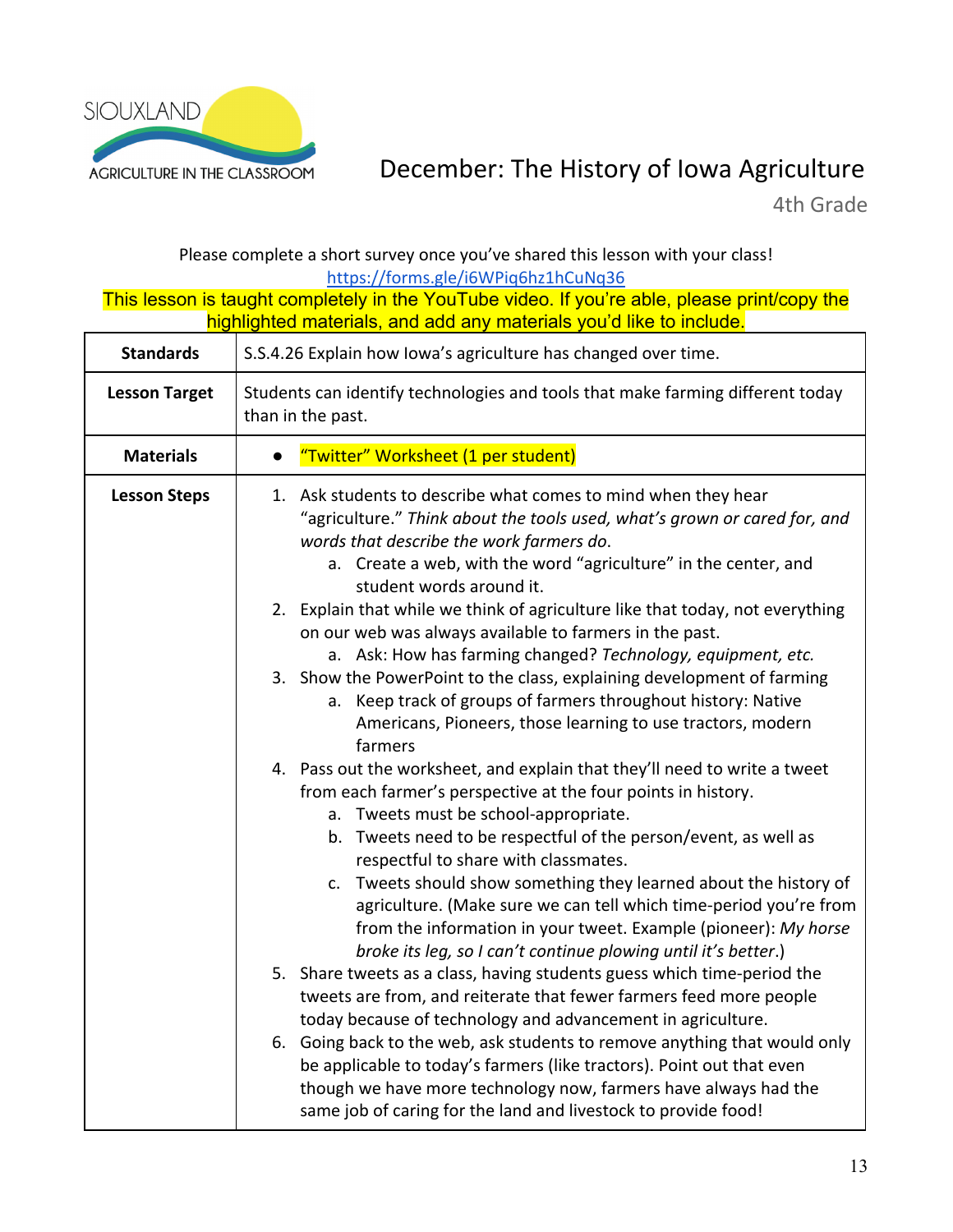| How is the<br>standard being<br>checked? | Students can identify factors in farming that are different today than they were<br>in the past. This is shown by the information they present in their<br>tweets/writing. |
|------------------------------------------|----------------------------------------------------------------------------------------------------------------------------------------------------------------------------|
| Closure/Check                            | Students share with a partner to identify changes.                                                                                                                         |
| <b>Extensions for</b><br><b>Teachers</b> | Have students research a famous lowan or technology we use today.<br>$\bullet$<br>Create a gallery that displays how farming has changed.<br>$\bullet$                     |
| <b>Survey</b>                            | https://forms.gle/i6WPiq6hz1hCuNq36                                                                                                                                        |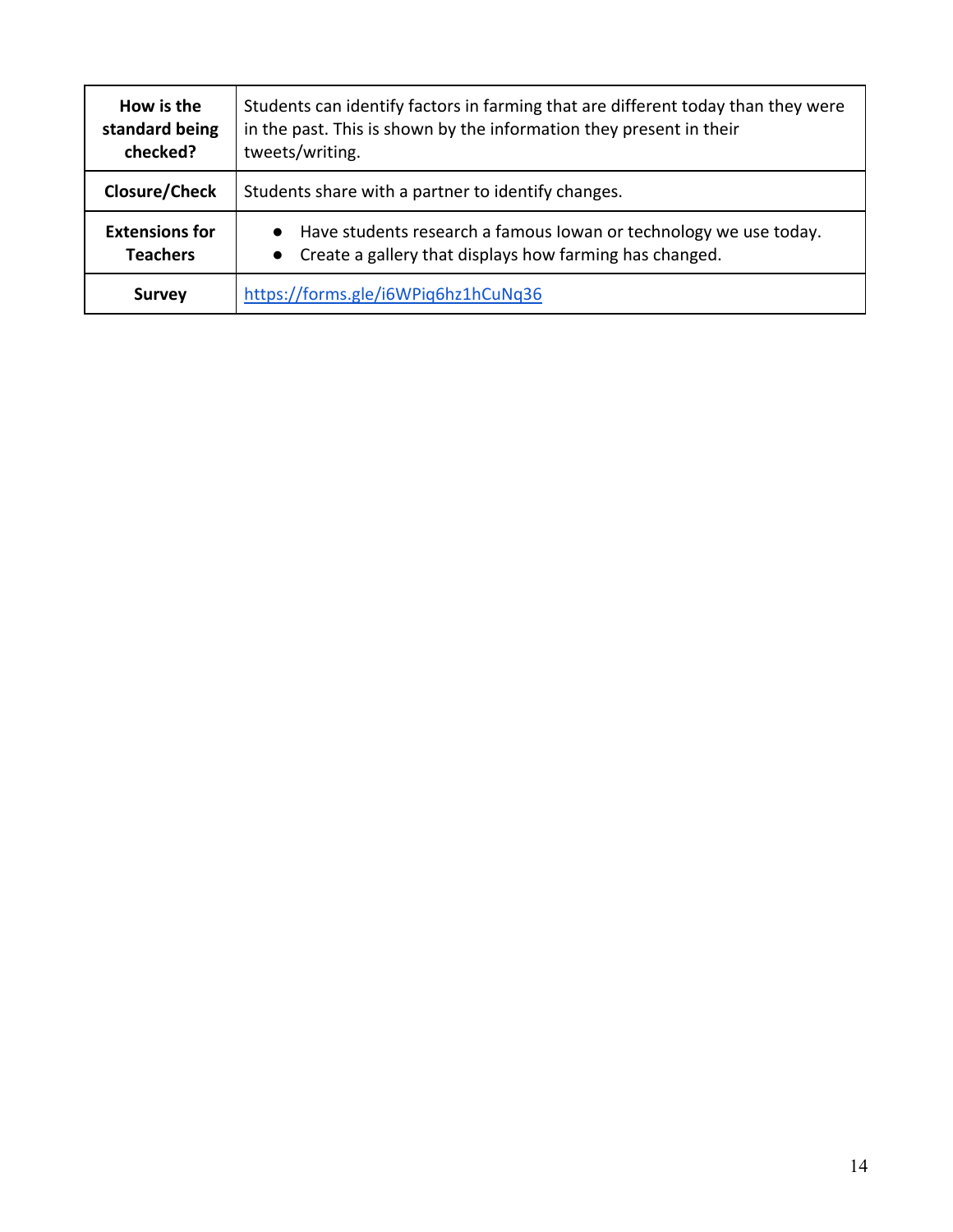

### January: Pigs - Truth or Hogwash?

4th Grade

Please complete a short survey once you've shared this lesson with your class! https://forms.gle/i6WPiq6hz1hCuNq36

| <b>Standards</b>     | SS.4.25. Analyze the impact of technological changes in Iowa, across time and<br>place.<br>SS.4.26. Explain how Iowa's agriculture has changed over time.                                                                                                                                                                                                                                                                                                                                                                                                                                                                                                                                                                                                                                                                   |  |
|----------------------|-----------------------------------------------------------------------------------------------------------------------------------------------------------------------------------------------------------------------------------------------------------------------------------------------------------------------------------------------------------------------------------------------------------------------------------------------------------------------------------------------------------------------------------------------------------------------------------------------------------------------------------------------------------------------------------------------------------------------------------------------------------------------------------------------------------------------------|--|
| <b>Lesson Target</b> | Students can identify truths about how pigs are raised today for health reasons<br>versus older practices.                                                                                                                                                                                                                                                                                                                                                                                                                                                                                                                                                                                                                                                                                                                  |  |
| <b>Materials</b>     | In the past, students learned about the importance of pigs living inside, then<br>completed a STEM Challenge to build their own barn. Your students also did<br>that in 2nd grade. You're welcome to do that activity again with the materials<br>below, add it alongside our new lesson plan, or choose which activity best for<br>your class!<br><b>NEW: TRUTH OR HOGWASH</b><br>History of Raising Pigs (1/student/group)<br>Worksheet (1/student)<br>Truth or hogwash card set (1/class or group)<br><b>STEM CHALLENGE</b><br>The History of Raising Pigs information would be beneficial here, too!<br>10 raw spaghetti noodles (per student)<br>5 mini marshmallows (per student)<br>1 worksheet (per student)<br>$\blacksquare$<br>1 pig eraser or small item/picture of a pig to serve as a scale<br>$\blacksquare$ |  |
| <b>Lesson Steps</b>  | 1. Brainstorm what students know about pigs: where do they live, what do<br>they eat, what do they provide? Create a list.<br>2. Have students read or listen to the "History of Raising Pigs."<br>Looking at the list, eliminate or mark misconceptions<br>3.<br>4. Watch "Field Trip to an Ohio Pig Farm" on YouTube<br>5. Reinforce the word hogwash and come up with some examples<br>6. Pass out Truth or Hogwash cards to the class, or have students work in<br>groups (there are 13 cards)<br>a. Students read a card aloud, and the class/group votes on whether<br>it is truth or hogwash<br>b. As each card is read, address the truth on the back of the card<br>7. Pass out the worksheet, having students record 3 truths about pigs, and                                                                     |  |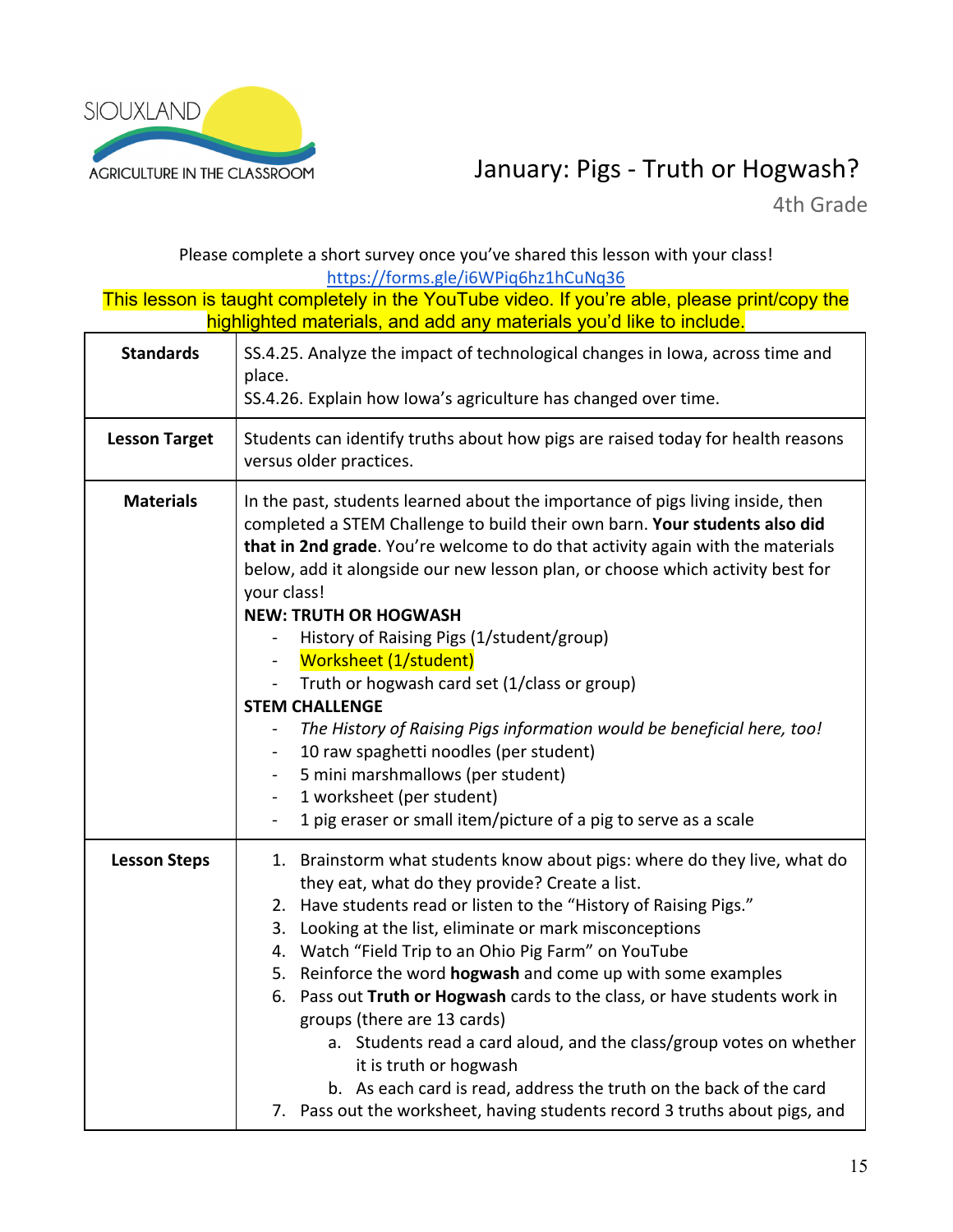|                                          | 2 ideas that are hogwash.                                                                                                                                                                            |  |
|------------------------------------------|------------------------------------------------------------------------------------------------------------------------------------------------------------------------------------------------------|--|
| How is the<br>standard being<br>checked? | Students can explain differences in the history of raising pigs (fed slop, living<br>outdoors) compared to today's common practices of living in controlled barns<br>and being fed a precise ration. |  |
| Closure/Check                            | Students correctly identify truths and "hogwash" on their final work.                                                                                                                                |  |
| <b>Extensions for</b><br><b>Teachers</b> | STEM Challenge: students create a structure similar to those pigs are raised in<br>today.                                                                                                            |  |
| <b>Survey</b>                            | https://forms.gle/i6WPiq6hz1hCuNq36                                                                                                                                                                  |  |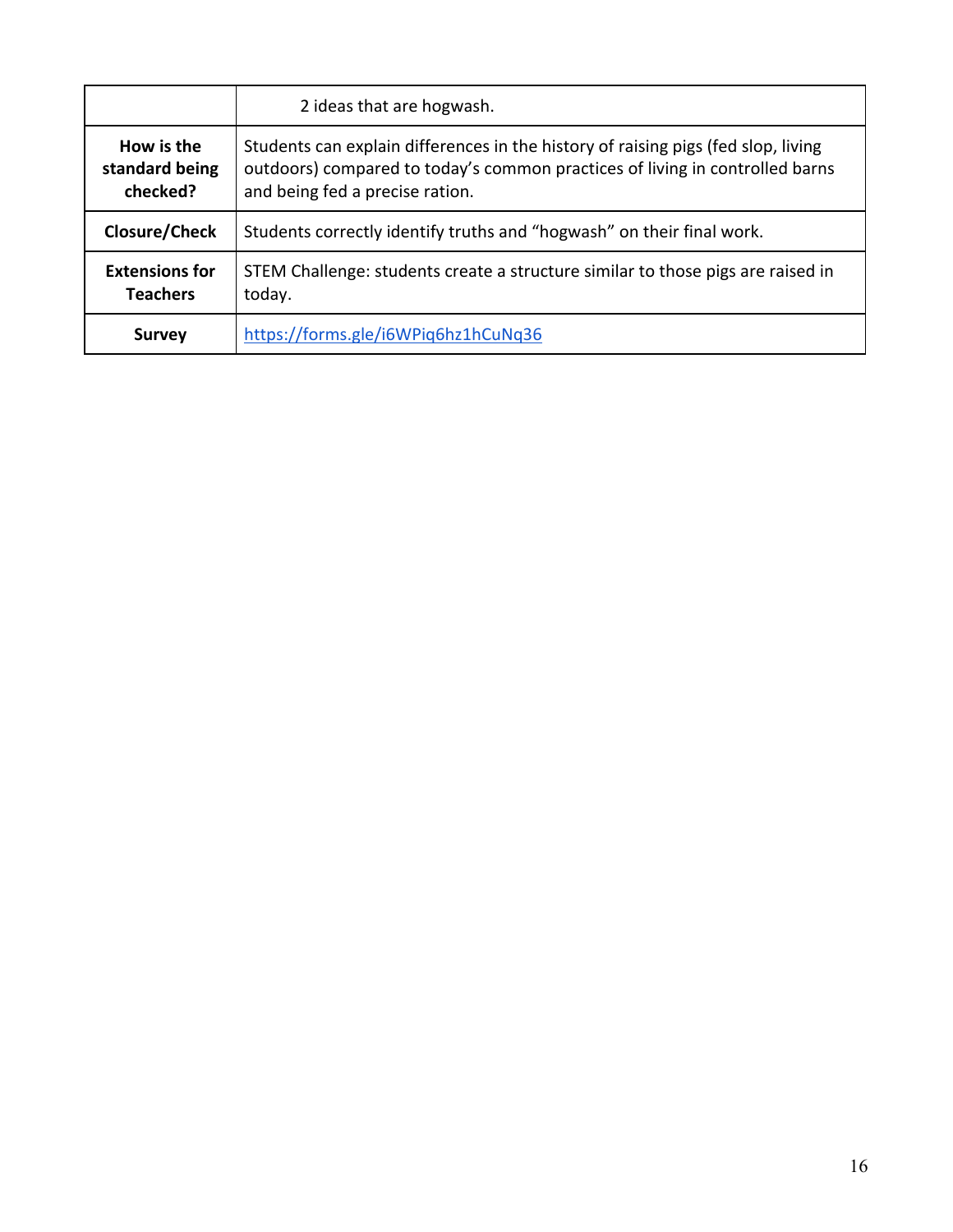

## February: The Science of Cattle

4th Grade

Please complete a short survey once you've shared this lesson with your class! https://forms.gle/i6WPiq6hz1hCuNq36

| <b>Standards</b>     | 4-LS1-1. Construct an argument that plants and animals have internal and<br>external structures that function to support survival, growth, behavior, and<br>reproduction.                                                                                                                                                                                                                                                                                                                                                                                                                                                                                                                                                                                                                                                                                                                                                                                                                                                                                                                                                                                                                                                                                                                                   |  |  |
|----------------------|-------------------------------------------------------------------------------------------------------------------------------------------------------------------------------------------------------------------------------------------------------------------------------------------------------------------------------------------------------------------------------------------------------------------------------------------------------------------------------------------------------------------------------------------------------------------------------------------------------------------------------------------------------------------------------------------------------------------------------------------------------------------------------------------------------------------------------------------------------------------------------------------------------------------------------------------------------------------------------------------------------------------------------------------------------------------------------------------------------------------------------------------------------------------------------------------------------------------------------------------------------------------------------------------------------------|--|--|
| <b>Lesson Target</b> | Students can explain that as ruminants, cattle have an internal system that<br>allows them to survive in pastures by consuming grass, unlike humans<br>(monogastrics).                                                                                                                                                                                                                                                                                                                                                                                                                                                                                                                                                                                                                                                                                                                                                                                                                                                                                                                                                                                                                                                                                                                                      |  |  |
| <b>Materials</b>     | The Science of Cattle Worksheet (1/student)                                                                                                                                                                                                                                                                                                                                                                                                                                                                                                                                                                                                                                                                                                                                                                                                                                                                                                                                                                                                                                                                                                                                                                                                                                                                 |  |  |
| <b>Lesson Steps</b>  | 1. Cattle are raised in all 50 United States, and every one of lowa's 99<br>counties raises cattle. 1.2 billion acres, or about half of the US is<br>considered "grazing land." 90% of that grazing land is covered in grass,<br>which people can't eat or digest.<br>a. Cattle benefit pastures or grazing land<br>b. Grass is planted to prevent erosion<br>c. When they walk on it, they keep the soil loose which allows<br>oxygen to enter the soil<br>d. Cattle manure is a natural fertilizer to help grass continue<br>growing<br>e. Farmers can cut the grass and hay, and dry it before putting it<br>into round bales for storage.<br>2. When cattle eat grass, field corn, or hay, their bodies convert it into<br>energy that produces beef and milk that we eat.<br>a. About 1/3 of Iowa's corn is fed to cattle.<br>b. The corn can be ground, or chopped for silage.<br>3. Cattle eat products that humans can't eat because they are ruminants;<br>they have four compartments in their stomach. We only have one!<br>Rumen<br>a.<br>b. Reticulum<br>Omasum<br>$\mathsf{C}$ .<br>d. Abomasum<br>4. Humans have one compartment, or a "simple stomach."<br>a. Our bodies don't make the chemicals or microbes our stomach<br>needs to digest cellulose, which is the main component of most |  |  |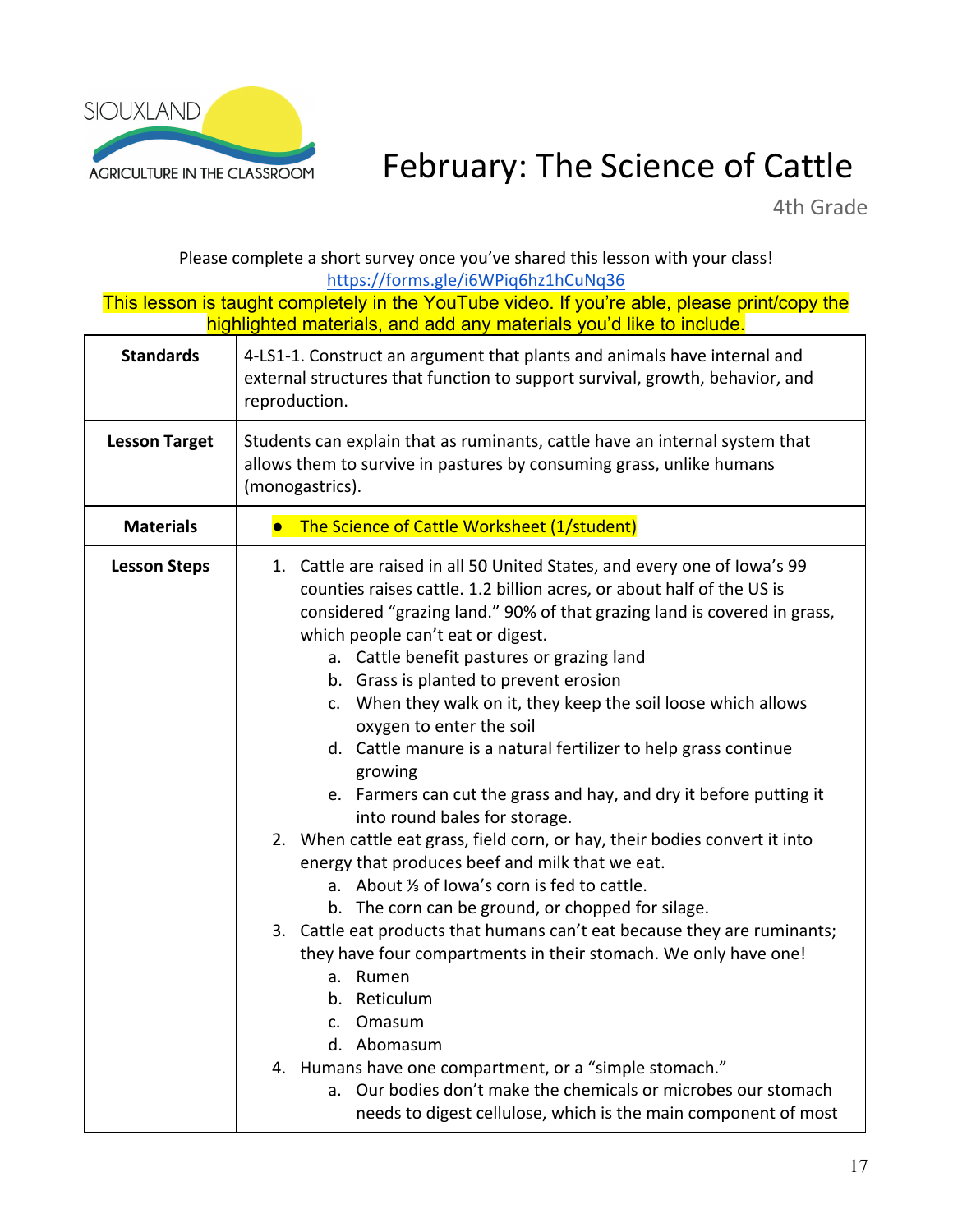|                                          | roughages, like grass, hay, and field corn.<br>5. Using your Venn Diagram, compare and contrast what ruminants can<br>eat/drink, what humans can eat/drink, and what things they can both<br>eat/drink<br>a. Cattle: hay, alfalfa, grass<br>b. Humans: pineapple, sweet corn, cheeseburgers, ice cream,<br>bananas, apples<br>c. Both: field corn, soybeans, milk, water<br>We eat field corn, but it's been processed, or broken into<br>i.<br>starch, oil, and meal; it's found in candy, tortilla chips, and<br>cooking oils, as well as many other foods.<br>Calves drink their mothers' milk; humans also drink cow's<br>ii.<br>milk.<br>iii.<br>Cattle can eat soybean meal, while humans eat edamame,<br>and soybean oil in many other products (again, it's usually<br>processed). |  |
|------------------------------------------|--------------------------------------------------------------------------------------------------------------------------------------------------------------------------------------------------------------------------------------------------------------------------------------------------------------------------------------------------------------------------------------------------------------------------------------------------------------------------------------------------------------------------------------------------------------------------------------------------------------------------------------------------------------------------------------------------------------------------------------------------------------------------------------------|--|
| How is the<br>standard being<br>checked? | Students can explain that ruminants can digest grass (natural resource), and this<br>develops muscle and/or milk that consumers buy.                                                                                                                                                                                                                                                                                                                                                                                                                                                                                                                                                                                                                                                       |  |
| <b>Closure/Check</b>                     | Students can identify goods we buy as a result of natural resource consumption<br>by cattle.                                                                                                                                                                                                                                                                                                                                                                                                                                                                                                                                                                                                                                                                                               |  |
| <b>Extensions for</b><br><b>Teachers</b> | Cherokee/O'Brien County Google Expeditions with Dairy expedition<br>Dairy field trips (contact WIDA or SAITC for information)<br>Write a compare/contrast paragraph about beef and dairy cattle.                                                                                                                                                                                                                                                                                                                                                                                                                                                                                                                                                                                           |  |
| <b>Survey</b>                            | https://forms.gle/i6WPiq6hz1hCuNq36                                                                                                                                                                                                                                                                                                                                                                                                                                                                                                                                                                                                                                                                                                                                                        |  |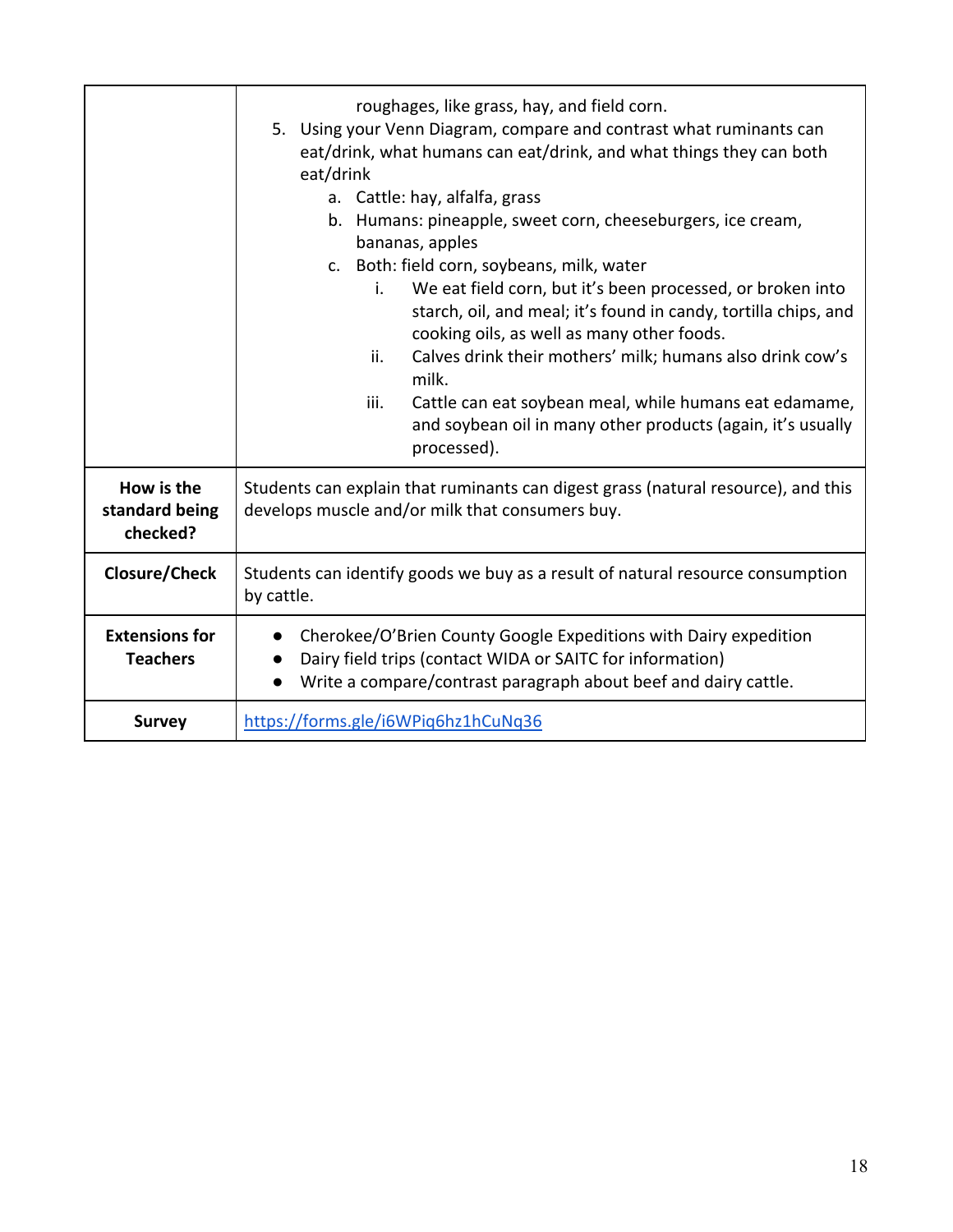

## AGRICULTURE IN THE CLASSROOM March: Sheep Production

4th Grade

Please complete a short survey once you've shared this lesson with your class! https://forms.gle/i6WPiq6hz1hCuNq36

| <b>Standards</b>                      | 4-LS1-1. Construct an argument that plants and animals have internal and<br>external structures that function to support survival, growth, behavior, and<br>reproduction.<br>Their instinct to be part of a flock influences their individual behavior and<br>survival, as they depend on one another or other leading animals for<br>protection and survival.                                                                                                                              |  |
|---------------------------------------|---------------------------------------------------------------------------------------------------------------------------------------------------------------------------------------------------------------------------------------------------------------------------------------------------------------------------------------------------------------------------------------------------------------------------------------------------------------------------------------------|--|
| <b>Lesson Targets</b>                 | Students can explain sheep's "herd mentality," and its role in their behaviors<br>and need for protection.                                                                                                                                                                                                                                                                                                                                                                                  |  |
| <b>Materials</b>                      | We've created an online version of our Jeopardy game, and the link is ready<br>for you! If you choose to play on your own, or just want the questions, that's<br>all available in the lesson materials below, too.<br>Jeopardy (1 for class) - LINK ON NEXT PAGE<br>• Sheep Information Page - 1/student or group<br>Sheep Worksheet to fill in (provides background for game) - 1/student                                                                                                  |  |
| <b>Lesson Steps</b>                   | 1. Connect cattle and sheep as ruminants. Recall ruminant system and<br>the ability to digest things humans cannot.<br>2. Have students fill in what they know about sheep.<br>3. Pass out the article of extra information, having them complete what<br>was missing on their worksheets.<br>4. Go over each section, reminding students they'll need the information<br>to play Jeopardy!<br>5. Play Jeopardy, but make sure students put away their worksheets and<br>information first! |  |
| How is the standard<br>being checked? | Students can explain what it means to have a herd mentality, and how that<br>affects sheep behavior and care for them.                                                                                                                                                                                                                                                                                                                                                                      |  |
| <b>Additional Resources</b>           | Iowa Sheep Association: www.iowasheep.com<br>www.sheep101.info (this is surprisingly helpful and valid!)<br>While Iowa actually has more goats than sheep, we rank first in the<br>$\bullet$<br>number of sheep producers. We're tied with Oregon for 9th place in<br>overall sheep and lamb production (2019).                                                                                                                                                                             |  |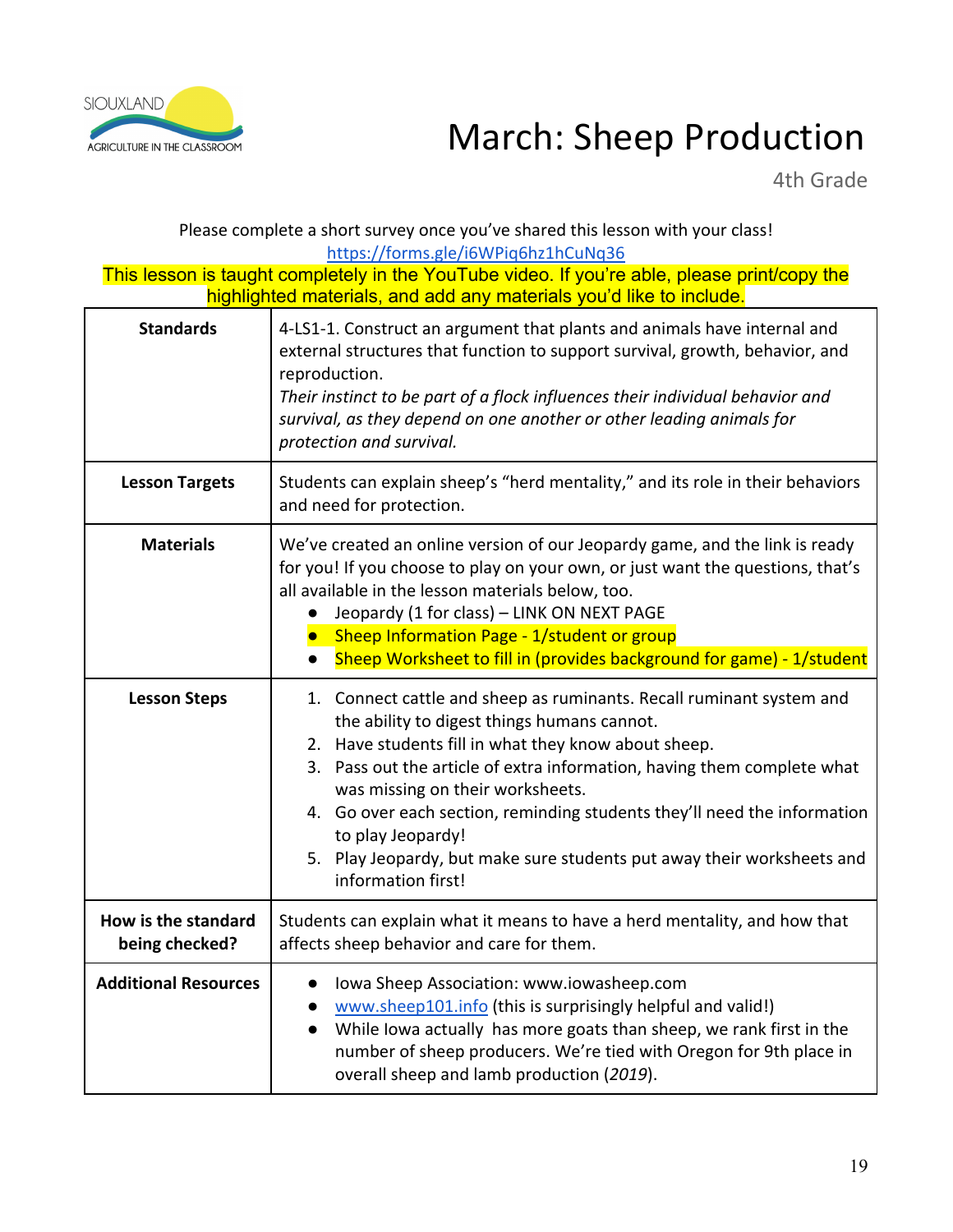## 4th Grade Sheep Jeopardy

### Hopefully this link will take you to an interactive Jeopardy we've created! **If you need the password, it's sheep.**

This website will allow you to create teams to keep score if you wish.

https://jeopardylabs.com/play/siouxland-ag-in-the-classroom-sheep#.Xt\_jLh0EcOQ.email

If you struggle with the link, or you'd rather play this another way, here are the questions:

|    | <b>Sheep Products</b>         | <b>Raising Sheep</b>         | <b>Sheep Diet</b>              |
|----|-------------------------------|------------------------------|--------------------------------|
| 10 | What do we call the meat      | Sheep live in a group. What  | What do sheep eat?             |
|    | that comes from sheep?        | is the group called?         |                                |
|    | lamb or mutton                | flock                        |                                |
|    | What fiber do sheep           | What is a female sheep       | corn, hay, grass               |
| 20 |                               |                              | When sheep eat in a pasture    |
|    | produce? Hint: we can wear    | called?                      | as a flock, what is it called? |
|    | it.                           |                              |                                |
|    |                               |                              |                                |
|    | wool                          | ewe                          | grazing                        |
| 30 | What can be made from         | What does it mean to have a  | How many compartments          |
|    | wool?                         | "herd mentality"?            | are in a sheep's stomach?      |
|    |                               | Sheep follow a leader, they  |                                |
|    | sweaters, socks, blankets,    | stay together, and they feel |                                |
|    | yarn, lanolin                 | safe in their flock.         |                                |
| 40 | What is the meat from a       | How can sheep help prevent   | What do you call an animal     |
|    | sheep called when it's from   | forest fires?                | with four compartments in      |
|    | an older sheep?               |                              | its stomach?                   |
|    |                               | They can eat brush, keeping  |                                |
|    | mutton                        | it from burning.             | ruminant                       |
| 50 | How do farmers remove the     | Besides a farmer, who        | Sheep "chew their food         |
|    | wool from sheep?              | sometimes guards sheep?      | twice." What is the second     |
|    |                               |                              | chewing called?                |
|    | Sheep are shorn (once a       |                              |                                |
|    | year, usually in the spring). | guard dogs, llamas, donkeys  | cud                            |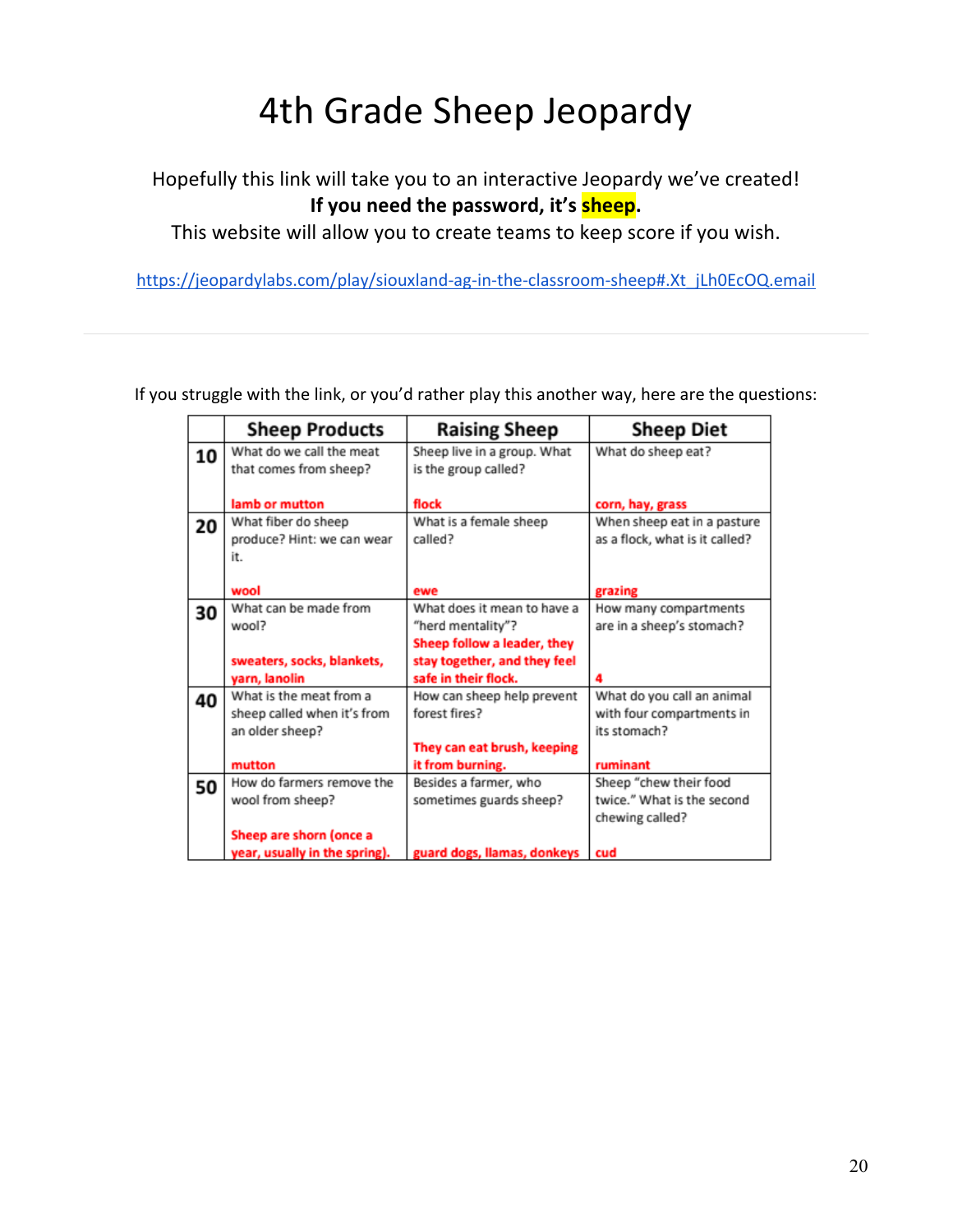

## AGRICULTURE IN THE CLASSROOM April: Soybean Life Cycle & Growth

4th Grade

Please complete a short survey once you've shared this lesson with your class!

| https://forms.gle/i6WPiq6hz1hCuNq36<br>This lesson is taught completely in the YouTube video. If you're able, please print/copy the<br>highlighted materials, and add any materials you'd like to include. |                                                                                                                                                                                                                                                                                                                                                                                                                                                                                                                                                                                                                                                                                                                                                                                                                                                                                                                            |
|------------------------------------------------------------------------------------------------------------------------------------------------------------------------------------------------------------|----------------------------------------------------------------------------------------------------------------------------------------------------------------------------------------------------------------------------------------------------------------------------------------------------------------------------------------------------------------------------------------------------------------------------------------------------------------------------------------------------------------------------------------------------------------------------------------------------------------------------------------------------------------------------------------------------------------------------------------------------------------------------------------------------------------------------------------------------------------------------------------------------------------------------|
| <b>Standards</b>                                                                                                                                                                                           | 4-PS3-2. Make observations to provide evidence that energy can be transferred<br>from place to place by sound, light, heat, and electric currents.                                                                                                                                                                                                                                                                                                                                                                                                                                                                                                                                                                                                                                                                                                                                                                         |
|                                                                                                                                                                                                            | 4-ESS3-1. Obtain and combine information to describe that energy and fuels are<br>derived from natural resources and their uses affect the environment.                                                                                                                                                                                                                                                                                                                                                                                                                                                                                                                                                                                                                                                                                                                                                                    |
| <b>Lesson Target</b>                                                                                                                                                                                       | Students can explain what soybean plants require for growth, and the stages of<br>the plant's life cycle.                                                                                                                                                                                                                                                                                                                                                                                                                                                                                                                                                                                                                                                                                                                                                                                                                  |
| <b>Materials</b>                                                                                                                                                                                           | In the past, we have used orbeez to provide water to a soybean seed, and when<br>they're kept in pockets or hung in a window, the heat will germinate the<br>soybean. Soybeans grow very easily, and you can use a wet cotton ball instead<br>of orbeez if you're wanting to only germinate them. You can teach this lesson<br>without any soybeans, though!<br><b>Modified</b>                                                                                                                                                                                                                                                                                                                                                                                                                                                                                                                                            |
|                                                                                                                                                                                                            | Modified Soybean Life Cycle Worksheet (1/student)<br>Soybean Background Information (1/student/group/class)<br>$\bullet$<br>Soybean "I HaveWho Has?" game (1 set/class)<br>Soybean Plant Needs (this can be printed or used for your reference)<br><b>Traditional/Germination or Growth</b><br>Traditional Soybean Life Cycle Worksheet (1/student)<br>$\bullet$<br>Soybean seed (1/student)<br>$\bullet$<br>Jewelry bag or Ziplock (1/student)<br>$\bullet$<br>Soaked Orbeez (we used 7 varied colors/student); wet cotton ball<br>$\bullet$<br>To grow beans, use soil and a small cup; water every couple days, and<br>$\bullet$<br>keep near a window.<br>To germinate seeds, use the orbeez or a wet cotton ball in a small plastic<br>bag, and keep it near heat (pocket, around the neck with a string, or hung<br>in a window with masking tape). The heat will germinate the seed, and it<br>can be transplanted. |
| <b>Lesson Steps</b>                                                                                                                                                                                        | 1. Show edamame picture and a mature soybean plant<br>What are these, and how are these pictures different?<br>а.<br>Have you eaten a soybean?<br>b.<br>What is needed to grow a soybean?<br>C.                                                                                                                                                                                                                                                                                                                                                                                                                                                                                                                                                                                                                                                                                                                            |